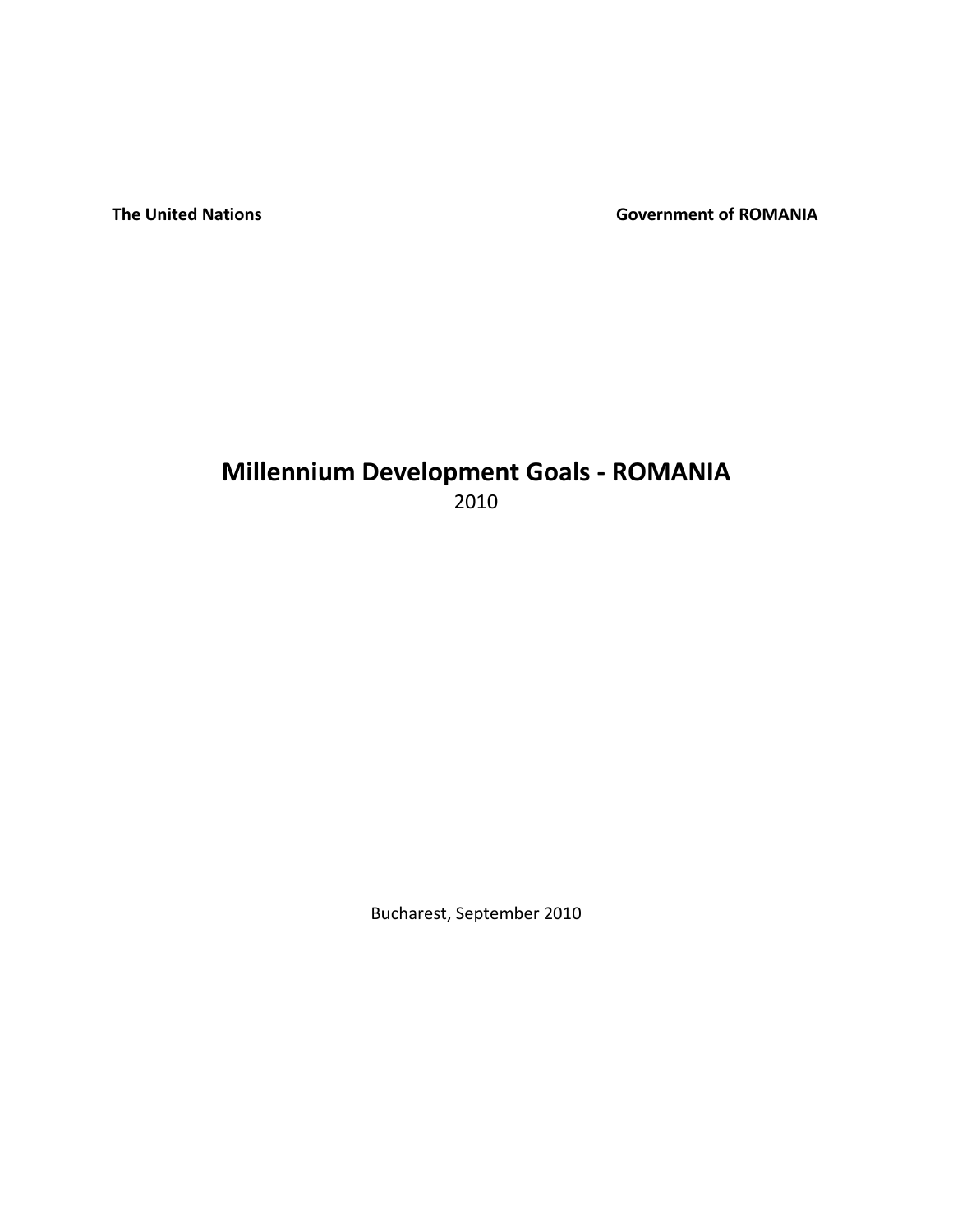# **Contents**

| <b>Overview: Romania as a EU member state and MDG Achievements</b>       |           |  |  |  |
|--------------------------------------------------------------------------|-----------|--|--|--|
| <b>Acknowledgements</b>                                                  | 3         |  |  |  |
| <b>Context: Progress of the Decade and the Global Economic Crisis</b>    | $4-6$     |  |  |  |
| Special Focus - Proportion of Seats Held by Women in National Parliament | $7 - 8$   |  |  |  |
| Goal No.1 - Reduce Severe Poverty                                        | $9 - 13$  |  |  |  |
| Goal No.2 - Increase Compulsory Education Graduation Rate by 2012        | $14 - 15$ |  |  |  |
| <b>Goal No.3 – Promote Gender Equality and Empower Women</b>             | $16 - 17$ |  |  |  |
| <b>Goal No.4 - Reduce Child Mortality</b>                                | $18 - 19$ |  |  |  |
| Goal No.5 - Improve Maternal Health                                      | $20 - 21$ |  |  |  |
| Goal No.6 – Combating HIV/AIDS, Tuberculosis and Other Diseases          | $22 - 24$ |  |  |  |
| Goal no.7 - Ensure Environmental Sustainability                          | $25 - 28$ |  |  |  |
| <b>Goal No.8 - Develop Global Partnerships for Development</b>           | 29-31     |  |  |  |
| <b>Note on Sources</b>                                                   | 32        |  |  |  |
| <b>Statistics at a Glance</b>                                            | 33        |  |  |  |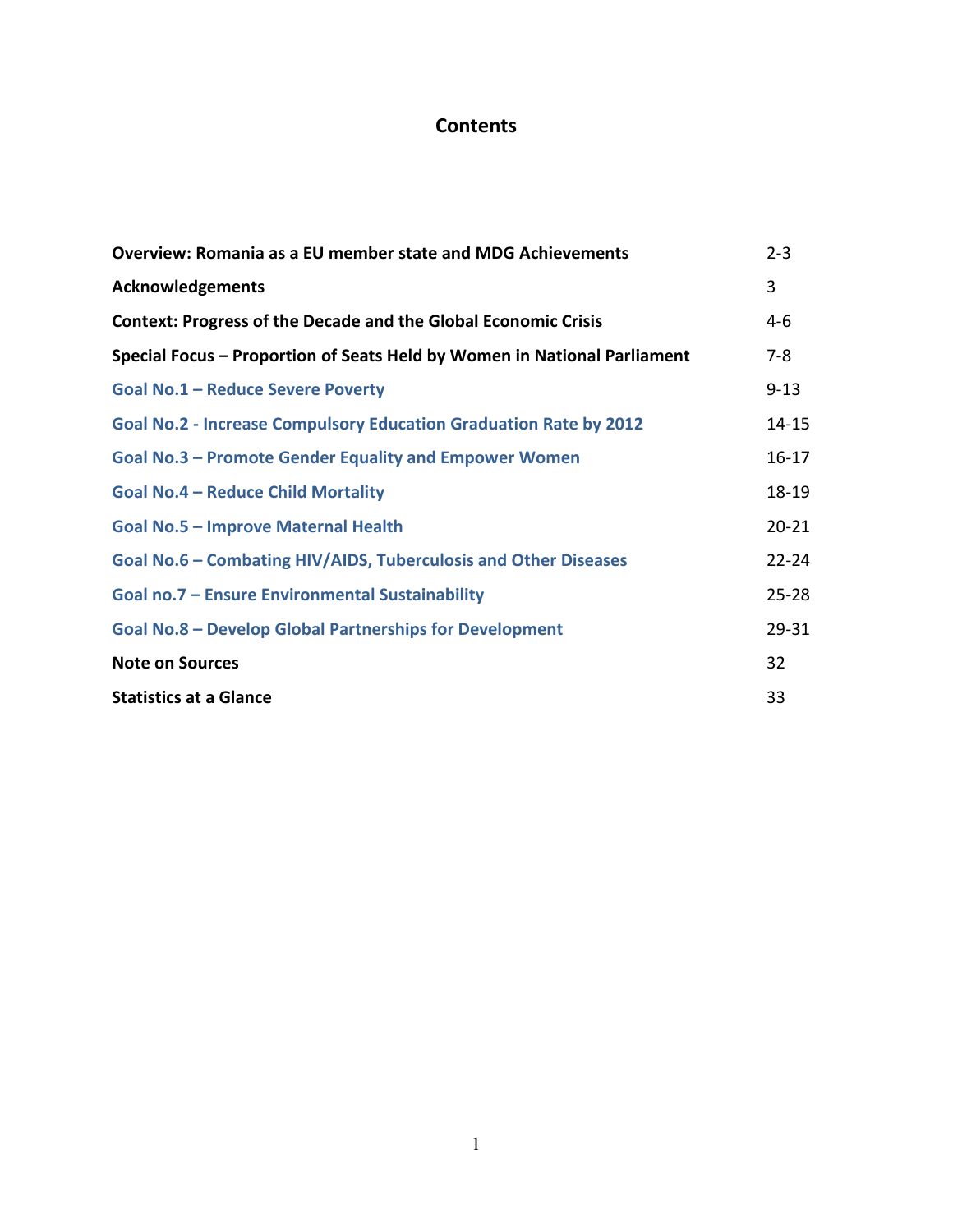# **Overview: Romania as an EU member state and MDG Achievements**

In September 2000, building upon a decade of major United Nations conferences and summits, member states, including Romania, came together at the United Nations Headquarters in New York to adopt the [UN Millennium Declaration.](http://www.un.org/millennium/declaration/ares552e.pdf) Thus they committed their nations to a new global partnership to reduce extreme poverty and set out a series of time-bound targets - with a deadline of 2015 - that have become known as the Millennium Development Goals (MDGs). Since then, Romania has reported on its MDG progress in 2003 and 2007.

In 2007 Romania assumed its place among the members of the European Union with eagerness and responsibility. As this Report demonstrates, Romania has attained and made irreversible progress on MDGs, reinforced to a great extent by the experience of EU accession and the programmatic and financial instruments made available to Romania through this political, economic and social convergence. The Report at hand provides for an overview underpinned by fundamental statistical information on the general development context to date, followed by a closer look at each of the MDGs assumed by Romania. A range of trends have been analyzed and various inequalities examined, particularly between regions, genders and socio-economic groups with the aim of drawing attention to constraints but also to enablers of progress, especially EU wide instruments and programmes.

The report shows that assuming the strategic objective of European integration has been pivotal for Romania's attainment of most of the MDG targets. Moreover, the modernization instilled by the EU accession progress has enabled the country to move forward and assume targets that carry a higher value added for its own citizens. As a EU member state, Romania has also been capable to assume its status as donor country and use its own experience and resources to foster development outside the Union. Romania's support and its strong development partnerships to the Republic of Moldova, Georgia and Western Balkans, which Romania views as part of the EU's future, can be multiplied by harnessing the capacities and experiences of the civil society and private sector. While Romania is passing now through the hard time of the global economic downturn, our country has set its own goals inside the new EU 2020 Strategy, with regard to employment, poverty and social exclusion, education and investment in energy efficient technologies as well as knowledge, which shows firm commitment to a future to which Romanians are entitled as citizens of a stable consolidated democracy.

The report has a special section dedicated to the MDG indicator regarding the proportion of seats held by women in national parliament related to Goal 3 Promote Gender Equality and Empower Women. This indicator is the single most global MDG indicator which was not incorporated into previous MDG reporting exercises. The current report revisits this situation with special emphasis, also reflected in the sets of technical and political roundtable events and consultations dedicated solely to this purpose.

This brief Progress Report while looking back to the achievements of this decade also sheds a critical light on those areas where more progress is needed. In doing this and providing concise but nevertheless indepth analysis it hopes to become both an assessment instrument for what has already been done as well as planning tool for what lies ahead in the next decade.

The "Statistics at Glance" annex further identifies critical areas requiring concerted attention. While the Statistics at a Glance are derived solely from National Institute of Statistics the narrative of the Report draws information from a broader range of sources to report on additional targets such as those pertaining to enrolment, prevention of domestic violence and Romania's donor status, reflecting the adoption by Romania of a higher threshold of standards for its citizens.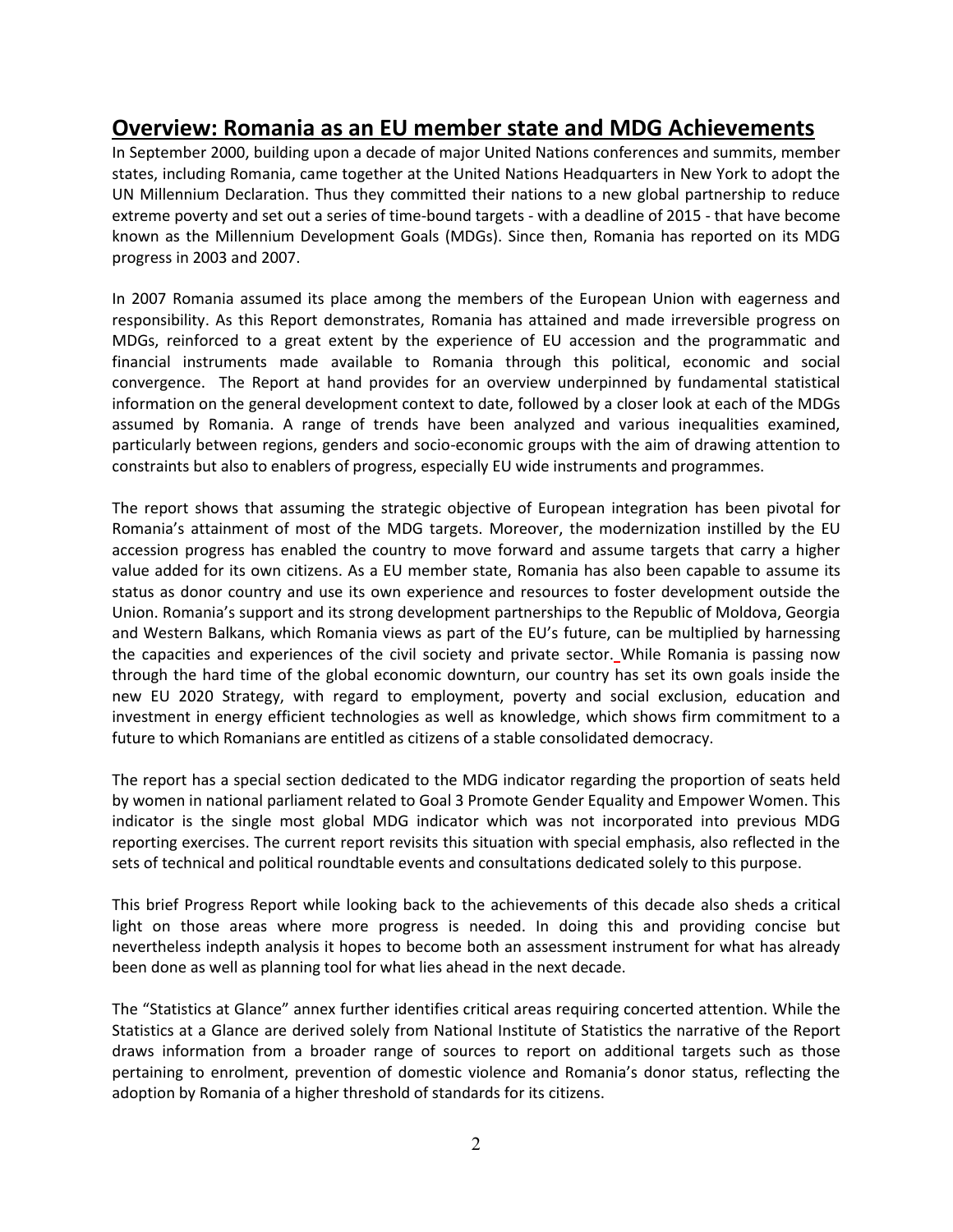MDG implementation and evaluation is a continuous and dynamic process. It is hoped that the report will also provide an opportunity for further consultations and cooperation with civil society and private sector to deepen and improve this process.

# **Acknowledgements**

This Report has been prepared under the overall coordination of the General Secretariat of the Government and Ministry of Foreign Affairs, and with the valuable support of the United Nations in Romania and Dr. Catalin Ghinararu who has advised the process. The Report is the product of a collective engagement of stakeholders undertaken between June-August 2010. It brings together valuable contributions of national ministries and agencies with assigned responsibilities for respective MDG goals and targets. Contributing ministries are the Ministry of Labour, Family and Social Protection, Ministry of Health, Ministry of Environment and Forestry, Ministry of Regional Development and Tourism, Ministry of Economy, Commerce and Business Environment, Ministry of Public Finances, Ministry of Foreign Affairs. It is also noteworthy the substantial contributions of the National Institute of Statistics and the National Commission of Prognosis. The special focus chapter with regard to the MDG 3 indicator of proportion of seats held by women in national parliament has been prepared through a separate process of consultations.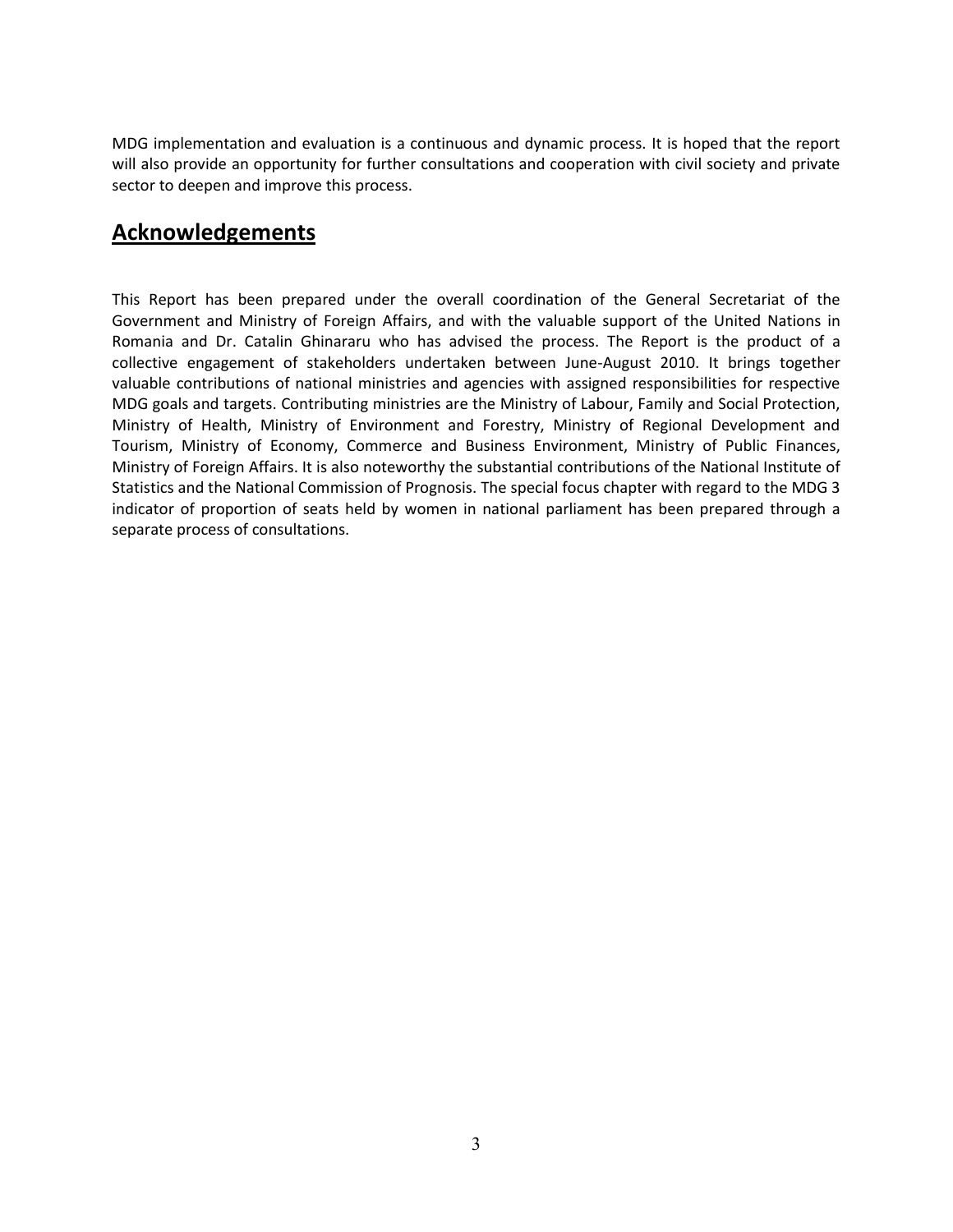# **Context: Progress of the Decade and the Global Economic Crisis**

Romania has experienced important progress throughout the decade to 2009. The radical economic reforms in the late 1990s finally unlocked the process of growth while firmly preparing the country on the road towards full European Union (EU) membership on January 1<sup>st</sup> of 2007.

This marked the conclusion of a historic process of political, economic and social change which began in December 1989 with the fall of the totalitarian communist regime. The overarching aim of this process was to firmly anchor the country into the world of democracies and market economies, thus setting the scene for stable and sustained development for decades to come, for the benefit of current and future generations of Romanians.

The EU accession process as well as its subsequent developments aimed at reducing the structural gaps that still separate Romania from the developed core of the Union as well as increasing the convergence of its economy, including explicitly entry into the Euro Zone by the middle of the current decade, had an augmenting effect on the whole process of economic growth that marked the period between 2001 and 2008. Although it is difficult empirically to prove how much and to what extent the process of EU accession in itself has contributed to GDP growth since this has overlapped with a period of world wide high growth rates, the process has undoubtedly greatly contributed to (1) an increased openness of the economy, (2) buttressed investor's confidence, and (3) fostered change in the country's systems of public administration, education, social protection, justice, health etc (3), all of which have been positive factors influencing the country's economic growth.

Beginning with 2000, Romania's nominal GDP has increased steadily for eight consecutive years, rising from a mere US\$ 40 billion in 2001 to US\$ 204 billion in 2008. At the same time local currency exchange rate fluctuations stabilized, making it technically possible for a re-denomination of the Romania Lei (RON) in 2005. Consumer price inflation has been brought into one digit territory and by the broadest measure of the GDP per capita, living standards increased more than 2.6 times between 2001 and 2008. Throughout the decade, inflation and depreciation have stopped eroding the incomes of the vast majority of the households, and competitiveness of business and the attractiveness of the business environment improved, resulting in an average year on year annual growth of labour productivity, amounting to an overall growth rate of around 22.3% between 2003 and 2008. Similarly, the contribution of household consumption to GDP growth increased from 6.4% in 2003 to 7.1% in 2008, reaching a high of 9.1% in 2006. It is these economic achievements, spurred on by the effect of the EU accession process which has greatly contributed to a sharp increase in the inflow of foreign direct investment into the Romanian economy. The fact that in 2007, the year of its EU accession, Romania crossed the threshold into the group of nations displaying a high level of human development cannot thus be taken as pure coincidence.

Such a fast process of development, not witnessed by the country for almost one full generation (30 years), has come with its imbalances and contradictions. While the country's economic and employment structure shifted from one based on industry and agriculture towards one relying for most of its output on services, its dependence on foreign flows of capital has also increased. With internal capital resources far too meagre to sustain such a speed of development, Romania has seen its balance of payments deteriorate, with the current account deficit reaching the worrying equivalent of 12% of the country's GDP by the end of 2008.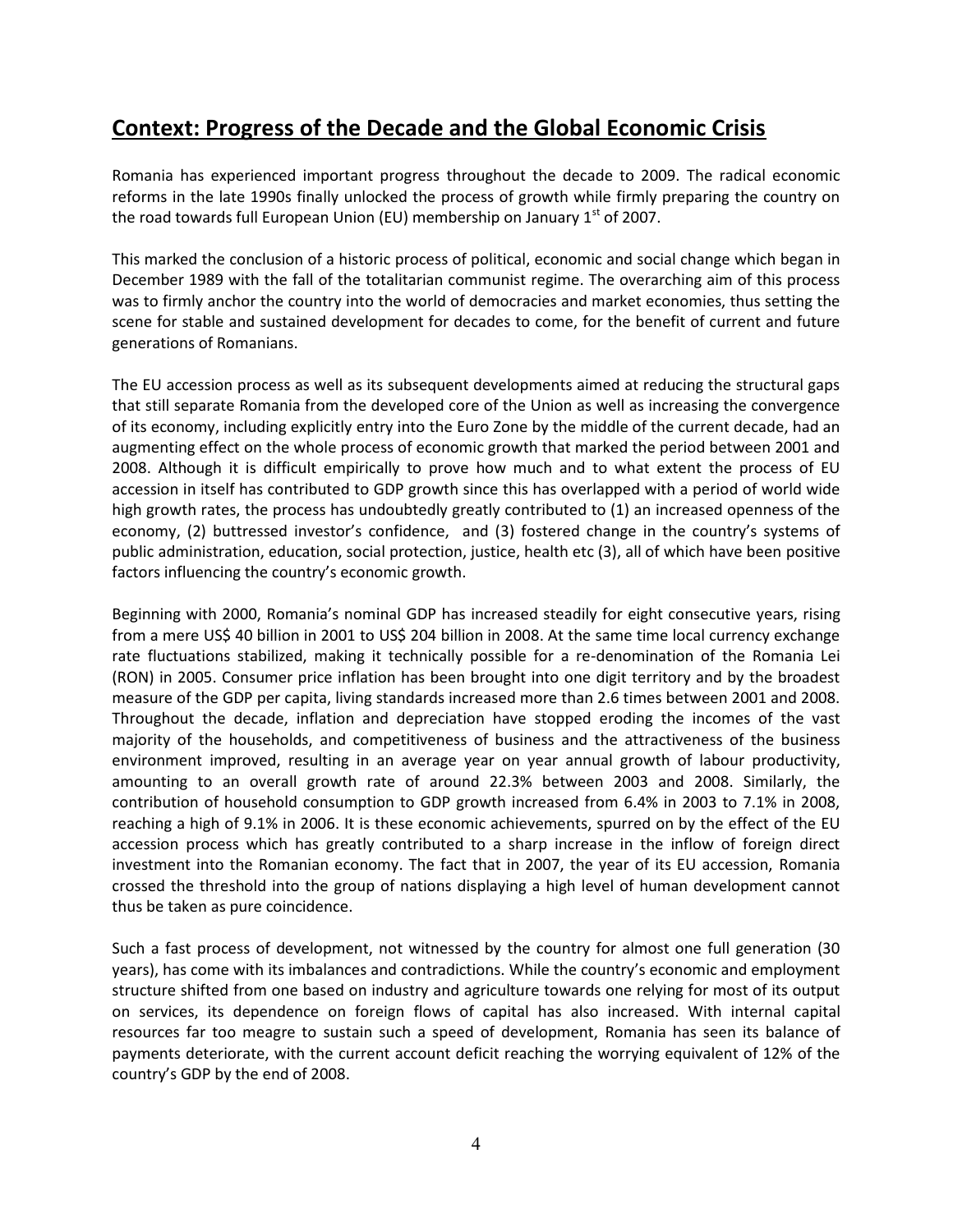High GDP growth rates, above the EU average for most of the decade (in 2008 actually Romania topped EU growth rankings with real GDP at 7.3%, year on year basis) have also come as result of fiscal reform in 2005 which scrapped the country's progressive income taxation system and replaced it with a flatrate 16% income tax. Meanwhile a bold process of reducing the contribution burden of firms has seen drastic cuts of cumulative contributions rates for mandatory social protection schemes. While this had a positive effect on growth and, to a certain extent on job creation (employment rate for the 15-64 reached almost 60% in 2008), it also weakened the country's fiscal position rendering it far too dependent on cyclical flows of income. Similarly, laxity in public expenditures, including through increase of public sector jobs and spending with very little impact on quantity or quality of public service, combined with similar laxity in application of social protection administration, rendered Romania even more vulnerable to external shocks.

2009 marked in this respect a drastic return to recession economics for Romania. After a decade of growth, the Romanian Government has been again confronted with the twin spectre of joblessness and income reduction. Therefore, by far the first preoccupation of Romania's Governments since early 2009 has been that of securing the country's lines of external financing, maintaining investor confidence and monetary stability while trying to keep fiscal pressure on the private sector at reasonable levels (with a special emphasis on maintaining the 16% flat rate income tax). Accordingly, the Government has concluded large financial assistance packages with the IMF, the World Bank, the European Commission and the EBRD, so as to maintain monetary stability, keep the flow of credit towards the private sector and assuage investors with a view to maintaining human development gains of the past decade. Programs to support the private sector such as the technical unemployment scheme as well as an extension of the duration of unemployment benefit have been swiftly implemented.

It is in this context of concerned realism that Romania's achievements with regard to the far-reaching Millennium Development Goals to which the country has fully committed itself as a responsible and active member of the United Nations, celebrating in 2010 its  $55<sup>th</sup>$  year of membership, have to be placed. While progress has been significant on most of the targets, today's pressing concern remains that of preserving the current achievements through a period of deep economic turmoil. From here on, as Romania enters the second decade of the  $21<sup>st</sup>$  century, its development strategy will revolve around the goals and objectives of the EU-2020 Strategy. Attempting to forge the best re-bounding strategy from the current crisis and to restore growth with more focus on the overall macro-economic equilibriums, Romania, alongside its 26 fellow member states, will also strive to *smarten the growth process* as the best safeguard against pro-cycle developments and for sustainability. This will entail more and better focused investment in the country's human resources, a greater attention to environment and environmentally friendly technologies, better conditions for business development so as to enhance the technology-intensiveness of the country's output and last but not least a streamlined, efficient system of social protection which will cater for the truly needy while removing the bottlenecks of the labour market and disincentives for economic participation.

The Millennium Development Goals will therefore play an important buttress function for the country's development. By capitalizing on current achievements and tackling the remaining concerns, including making the best use of the available EU-enablers (mainly the structural and cohesion instruments as well as instruments available under the common EU policies) Romania will not only make great leaps forward that will benefit its own citizens but will also point to the advantages of closer and deepening integration between open economies and democratic societies, for which the European Union stands as a unique example in the world today.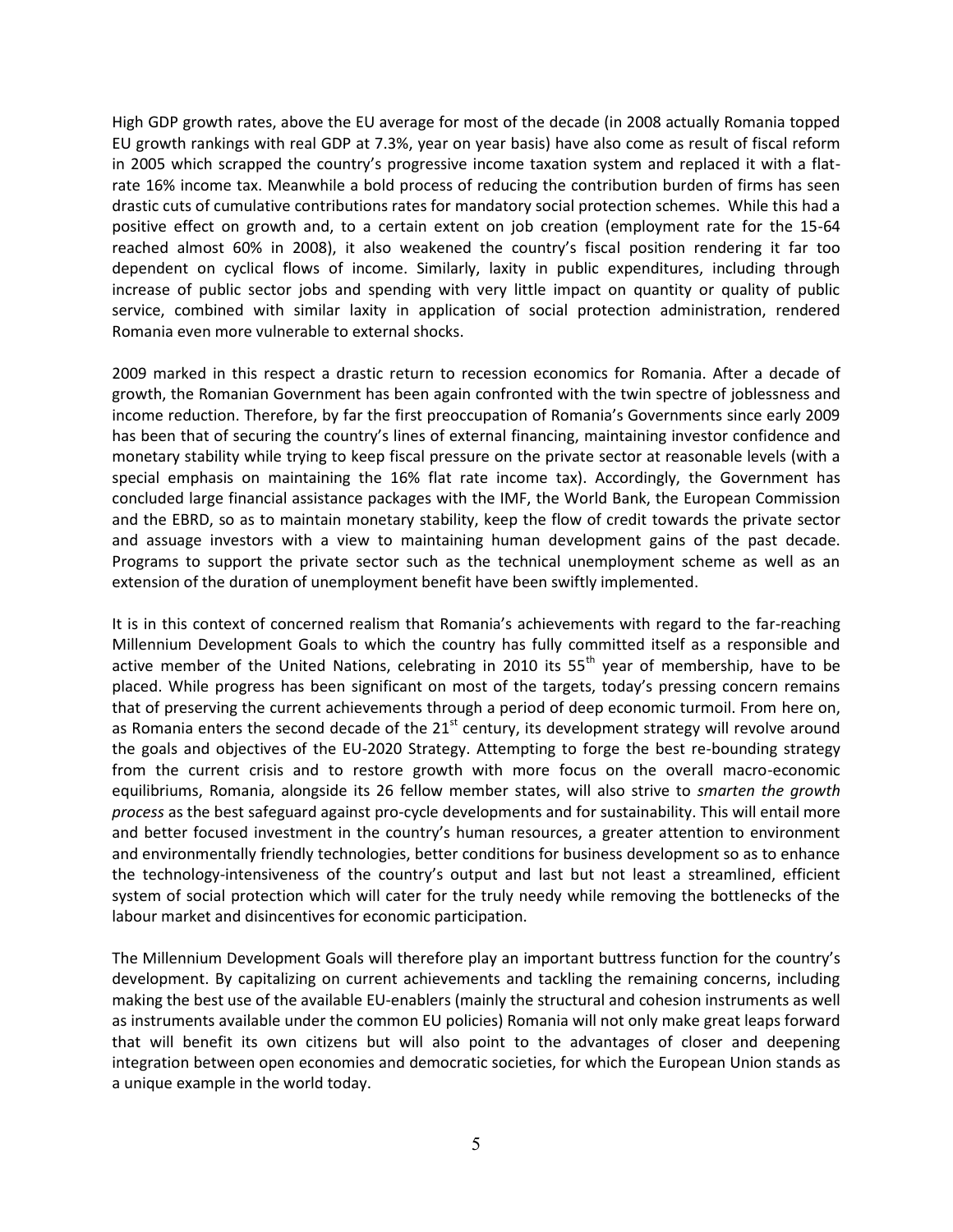The synergy between the goals of the EU-2020 and the Millennium Development Goals is only too evident. It is with this synergy that the great potential of riding the current downturn as well as laying the foundations for future growth and development processes resides. Romania has shown great capacity to unlock this resident force of progress through the responsible and concerted action of all stakeholders. While subjecting achievements to date to an objective analysis and outlining challenges for the years to come, it is this message of confidence, realism and responsibility for both current as well as future generations that this *progress report* attempts to convey.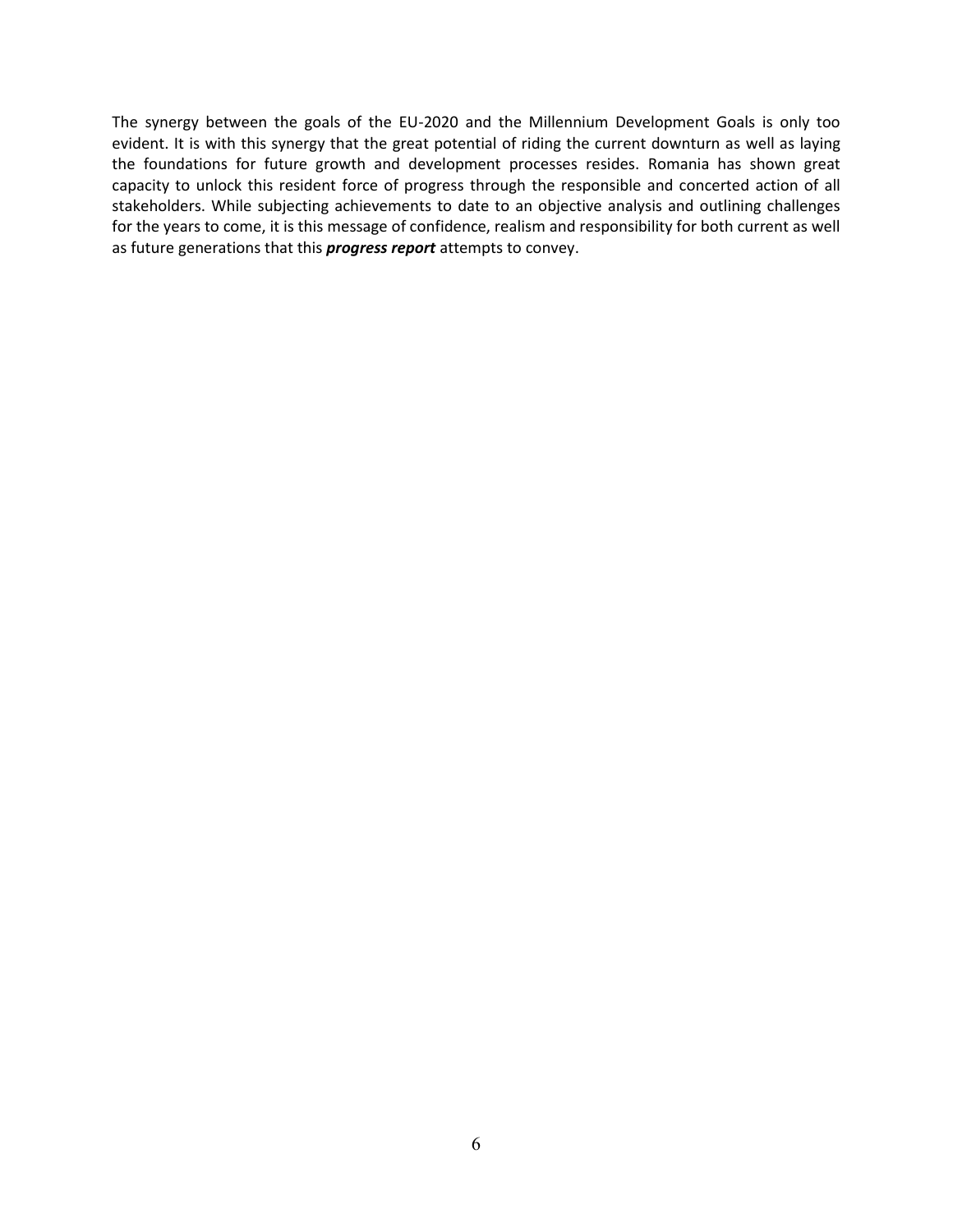# **Special Focus – Proportion of Seats Held by Women in National Parliament**

For the last five decades, *equal opportunities between women and men* and *gender equality* have become fundamental values regulating democratic societies at national, European and international levels. Given that political agendas are translations of certain needs and interests, women's participation in decision-making processes and their representation in top positions in all spheres of life stand for a relevant dimension of equal opportunities principle as an important step towards the improvement of women's lives and a *de facto* gender equality.

The MDG 3 refers to promoting gender equality and empowering women. The aim is to eliminate gender disparity in primary and secondary education, preferably by 2005, and in all levels of education no later than 2015. At a global level, three indicators are used to measure progress towards the goal: the ratio of girls to boys in primary, secondary and tertiary education; the share of women in wage employment in the non-agricultural sector; and **the proportion of seats held by women in national parliaments**. It must be noted that the proportion of seats held by women in national parliaments is the only global MDG target which is not being met by Romania, a relatively new EU member state. Moreover, it has not yet been specifically transposed into a national target.

Although, generally, significant progress has been made in women's participation in political life, as far as their share in parliaments and governments is concerned, they are still under-represented. As of  $31<sup>st</sup>$ of May 2010, the world average of women in both houses combined is 19% and the regional average for Europe - OSCE member countries including Nordic countries is 22%. According to the European Commission's report on *More women in senior positions – key to economic stability and growth (January 2010)*, the new **European Parliament is made up of 35% women and 65% men. The EU-27 average is of 24,2% women in the national parliaments.** The proportion of women members of the European Commission is 29,6% and the EU-27 average in national governments is of 25,9%.

As far as Romania is concerned, despite women's high level of educational attainment in relevant fields of public policies (71%), after 2008 parliamentary elections, the share of women representatives is only **9,77% (11,38% women in the Senate and 5,84% in the Chamber of Deputies).** Romanian women represent only 3,5 % of mayors, 4,7% prefects and 10,7% sub-prefects. The single institution where Romanian women are somewhat better represented is the European Parliament with 36% of the Romanian European parliamentarians.

Important events in the field of gender equality taking place on the international arena in 2010 create both the incentive and the most appropriate context in which a revision of the national targets on MDG 3 on Gender Equality should be considered. The *UN Millennium Development Goals Summit* that will take place in September 2010 in New York where Romania will report on its MDG achievements, the *15 year review of the implementation of the Beijing Declaration and Platform for Action* (1995) and the elaboration of the *Committee on the Elimination of Discrimination against Women Report* are only three of the top global events in 2010 that require Romania's increased attention on setting new relevant, challenging national targets on MDG 3 to better contribute to the achievement of the internationallyagreed Millennium Development Goals. More political responsibility and sustained efforts are needed in order to **increase the number of women in the national parliament**. Accordingly, the UN System in Romania, in partnership with the National Agency for Equal Opportunities between women and men, offered its support to the Romanian Government by organizing **two round tables (at both technical and**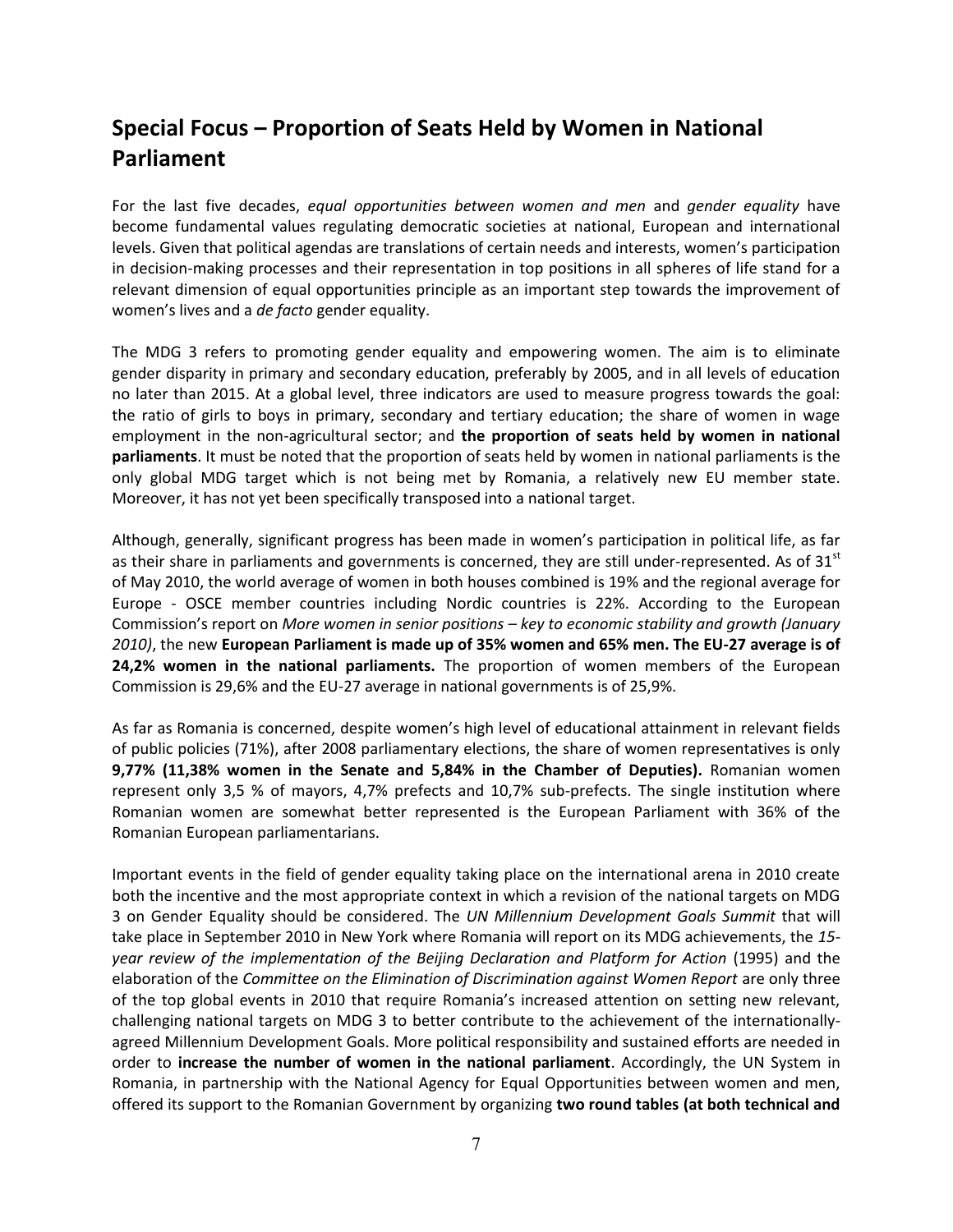**political level)** in order to prepare the ground for engaging governmental responsibility in promoting and achieving this objective.

The technical roundtable held on 3<sup>rd</sup> of June 2010 at the UN House gathered representatives of women's organizations of Romanian parliamentary parties, women's non-governmental organizations, academics, UN System in Romania, as well as experts from The National Agency for Equal Opportunities between women and men. The agenda focused on the *evolution and the current context* of women's presence in the parliament and mainly on the *instruments for increasing women's number of seats in the parliament* and the *strategy* for promoting and achieving the MDG target. After detailed discussions and review of the cases where the quota system was introduced in the EU Member States, the working group has suggested the target, indicator, instrument, method, adoption and implementation of the MDG 3.3 as follows:

| MDG 3, Target 3.3 | Proportion of seats held by women in national |
|-------------------|-----------------------------------------------|
|                   | parliament.                                   |
| Indicator         | 30% of the parliamentary seats (till 2015).   |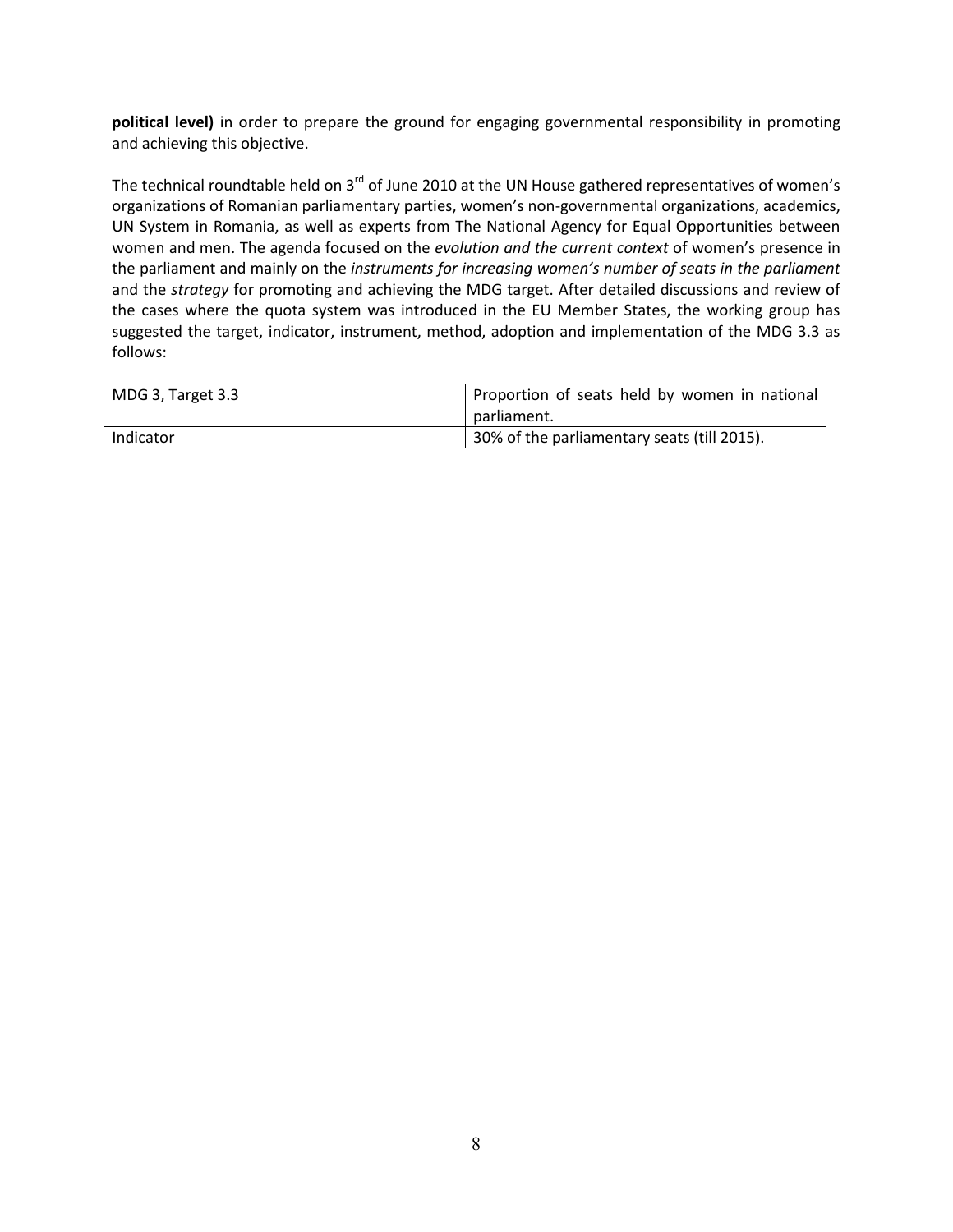# **Goal No.1 – Reduce Severe Poverty**

 $\overline{a}$ 

# *Target 11 – Halve Severe Poverty rate by 2009, compared to 2002 (1) Status – Achieved*

The commitment of Romania to reduce the severe poverty rate to 3.9% by 2009 was achieved in 2008 when the figure had already fallen to just 1%. All statistical indicators, including the absolute poverty rate<sup>2</sup>, demonstrate that the share of poor has dropped consistently between 2001 and 2009, from 30.6% in 2001 to 4.4% in 2009, achieving an overall 85.7% reduction of the poverty rate.

- Despite the progress, inequalities remain an important issue of the Romanian reality. Taking the conventional relative poverty line set at 60% of the median income (excluding consumption from own production/resources) progress has been rather slower with values falling on the whole from 25.7% in 2001 to 22.4% in 2008, with an increasing inequality between rural and urban areas: the difference between poverty rates in rural and urban areas increased from 10 percentage points in 2001 to 21 percentage points in 2008. This highlights that while overall poverty has receded, the main beneficiaries have been the urban areas.
- By region, the most afflicted by poverty (relative measure) remains the country's North-East region,  $\bullet$ at 27.2% in 2008, slightly up from 25.1% in 2001. The least afflicted is still the affluent region surrounding the capital city of Bucharest where the already low rate of 6.5% in 2001, dropped by almost 30% throughout the decade, to 4.1% in 2008.

 $<sup>1</sup>$  Numbering of the targets has been done in accordance with the MDGs to which they are circumscribed.</sup> However, as each country has target specificities, the corresponding number to be found in the "MDG - Global

Agenda" is in brackets;<br><sup>2</sup> The absolute and severe poverty rates have been calculated in accordance with a national methodology agreed by the World Bank with the Romanian authorities in 2002. Therefore values presented here are fully consistent with those presented in the previous MDG RO Report. One should not confuse however this measure with the "1\$ per day" poverty as it is used for international comparisons nor with the so-called "relative poverty", commonly used for comparisons inside the EU; Both the absolute and severe poverty rate are absolute measures, based on national standards; Calculations are performed by the Romanian Ministry of Labor which subsequently sends data to the National Institute of Statistics/NIS on request; The NIS only provides data on relative poverty. National relative poverty data include consumption from own household production while similar EUROSTAT data do not. That is where the difference in values comes from.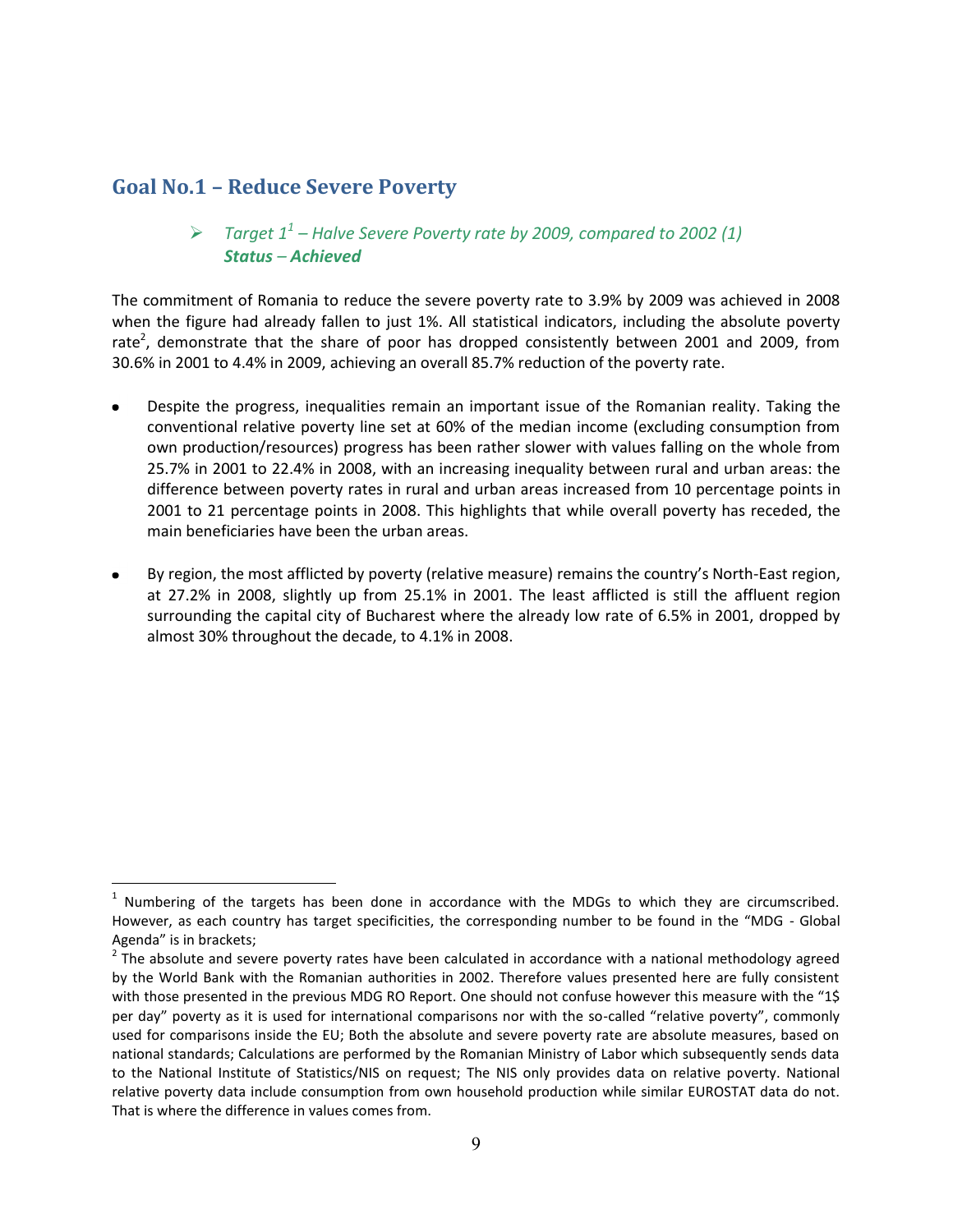



Source: Ministry of Labour and National Institute of Statistics data made available via NIS; Processing: Dr. Catalin Ghinararu, Adviser

- *Target no.2 Halve the consumption deficit of the severely poor population by 2009, as compared to 2002, and reduce social polarization Status –Significant progress has been made*
- A reduction of the consumption deficit by around 26% was achieved between 2003 and 2009. The GINI Index has grown from around 30.5% in 1997 to around 32% in 2008. Taking the year 2000 as a base, the rise in inequality on this widely-used measure is slightly higher at 8.8%.
	- *Target no.3 – Ensuring full employment and possibilities of decent productive work for everyone, women and youth in particular<sup>3</sup> Status* **–** *Significant progress made*
- Labour productivity has been on the rise, new jobs have been created and the existing ones gained in productivity. According to the National Institute for Statistics, GDP per occupied (employed) person has increased consistently year on year basis, averaging 8.2%, with the exception of the 2009 recessionary year.
- In 2000, agriculture accounted for around 40% of total employment. This fell to 28-29% by the end of the decade.

 $\overline{a}$  $3$  This is the formulation of the GOAL as it appears in the official contribution of the Ministry of Labour, Family and Social Protection.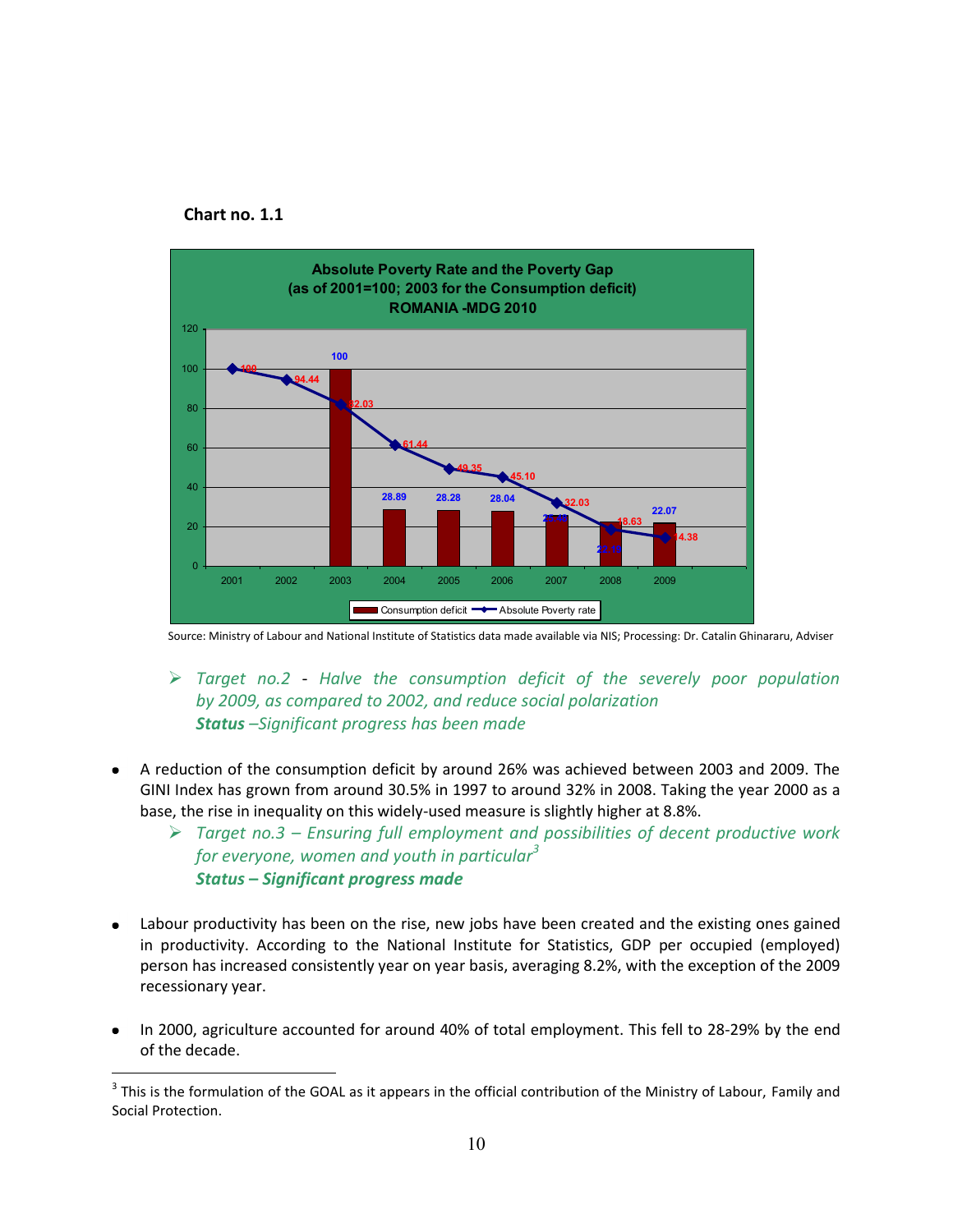- A major challenge is women's participation in the labour force market. Employment rate for women is 45%. However 72.8% of the group considered as "contributing family workers" are women, pointing to structural imbalances with regard to women's participation the labour force market.
- Youth unemployment has hovered stubbornly around 20%. In this context, however, it must be noted that enrolment rates for the 19-23 age group have also risen dramatically from 32.9% in 2000- 2001 to over 63% in 2008 and 2009.



### **Chart no.1.2**

### *Target 4 - Support agricultural producers and processors Status – Important progresses made- On track*

The National Rural Development Program has provided funding for the renovation and rehabilitation of rural infrastructure, ensuring the preservation of rural heritage, encouraging entrepreneurship among villagers, with a strong emphasis on women and support both for rural micro-enterprises as well as for the development of the increasingly popular rural tourism.

A special scheme has allowed for the purchase of more than 11, 800 new tractors and 480 new combines to modernize agricultural machinery and to reduce pollution. The National Rural Development Program 2007-2013 provides funding for the improvement of agricultural production and the increase of outputs, it finances actions geared towards farmers from mountainous areas, farmers from disadvantaged areas, subsidies for reforestation, direct payments for eco-pastures, and green crops. A thorough program for the reform and rehabilitation of the irrigation system is in place supported by international financial institutions. Energy crops have also received support in accordance to EU

Source: National Institute of Statistics data, processed by Dr. Catalin Ghinararu, Adviser of the report;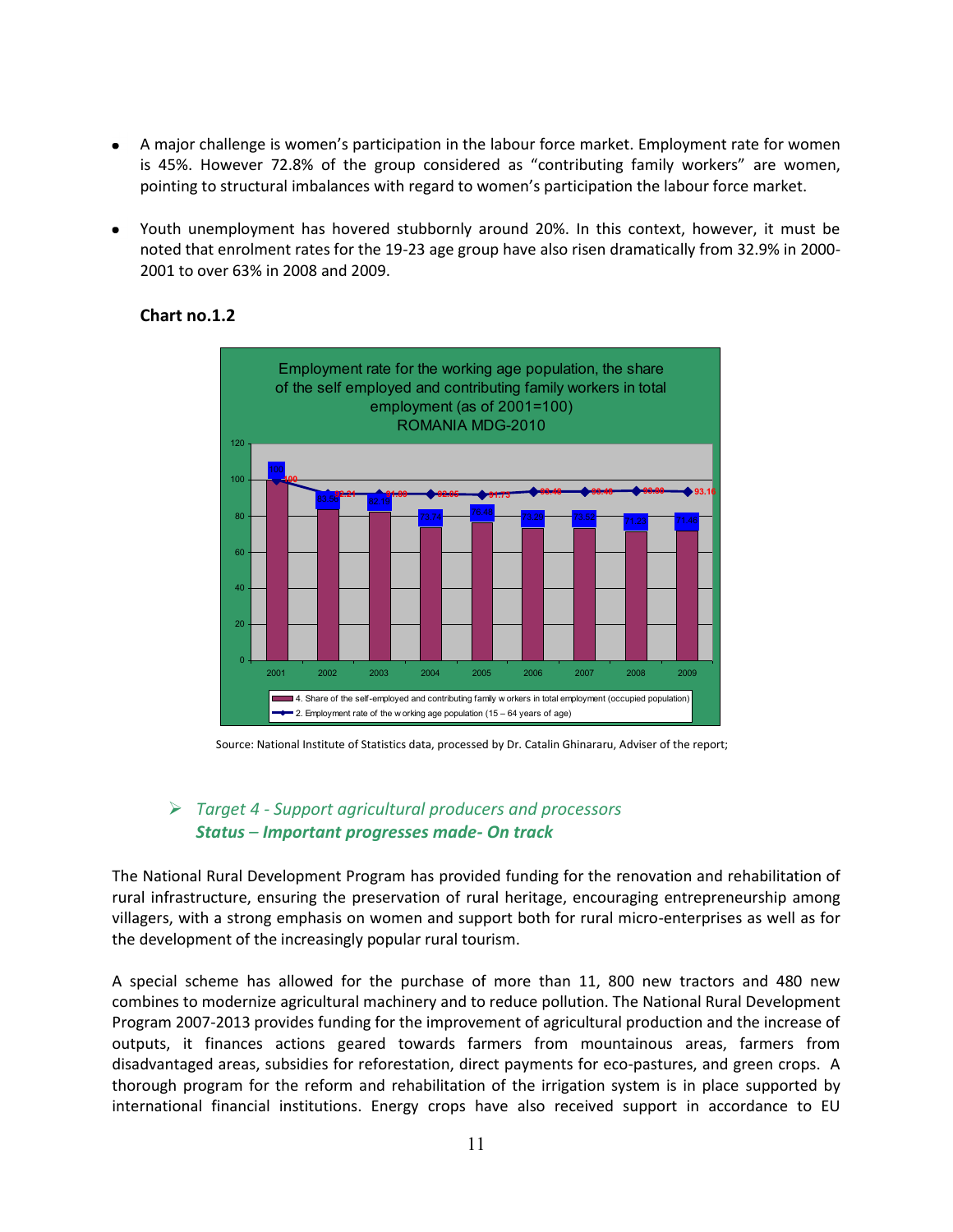directives. A medium and long term National Strategy is in place for the improvement of the country's pastures and meadows, to encourage better management of pastures and meadows, their regeneration, the prevention of pollution, increase in the productive potential, and improved techniques for pasturing feeding livestock. Codes of Good Practice and detailed norms have been adopted so as to prevent and reduce pollution from agricultural sources. The system of Good Agriculture and Environment Conditions (GAEC) is now in place.

Finally, the Operational Program for Fisheries provides financial support for the increase in the fish production, as well as of the value added of the production and its market share. It also supports qualified fishers when purchasing their first fishing boat, promotes and supports the development of fishery areas so as to maintain and create new jobs thus retaining labor force (300 jobs have been maintained up to now with 3,000 jobs planned to be generated or maintained in fishery areas by 2013).

# *Target 5 - Significantly reduce the prevalence of low height for age in children between 2001 and 2015, especially in rural areas Status –Achieved*

The proportion of underweight children below five years old fell slightly more than the target of 50% between 2001 and 2009. For the same period, the number of new cases of malnutrition also dropped by 44%. Low height has decreased in urban areas from 5.7% in 2000 to 4.6% in 2004 and from a high of 10.1% in 2000 to 7.2% in 2004 in rural areas. These achievements are largely attributed to the improvements in living and sanitation conditions in Romania throughout the last decade.

 **Chart no.1.3**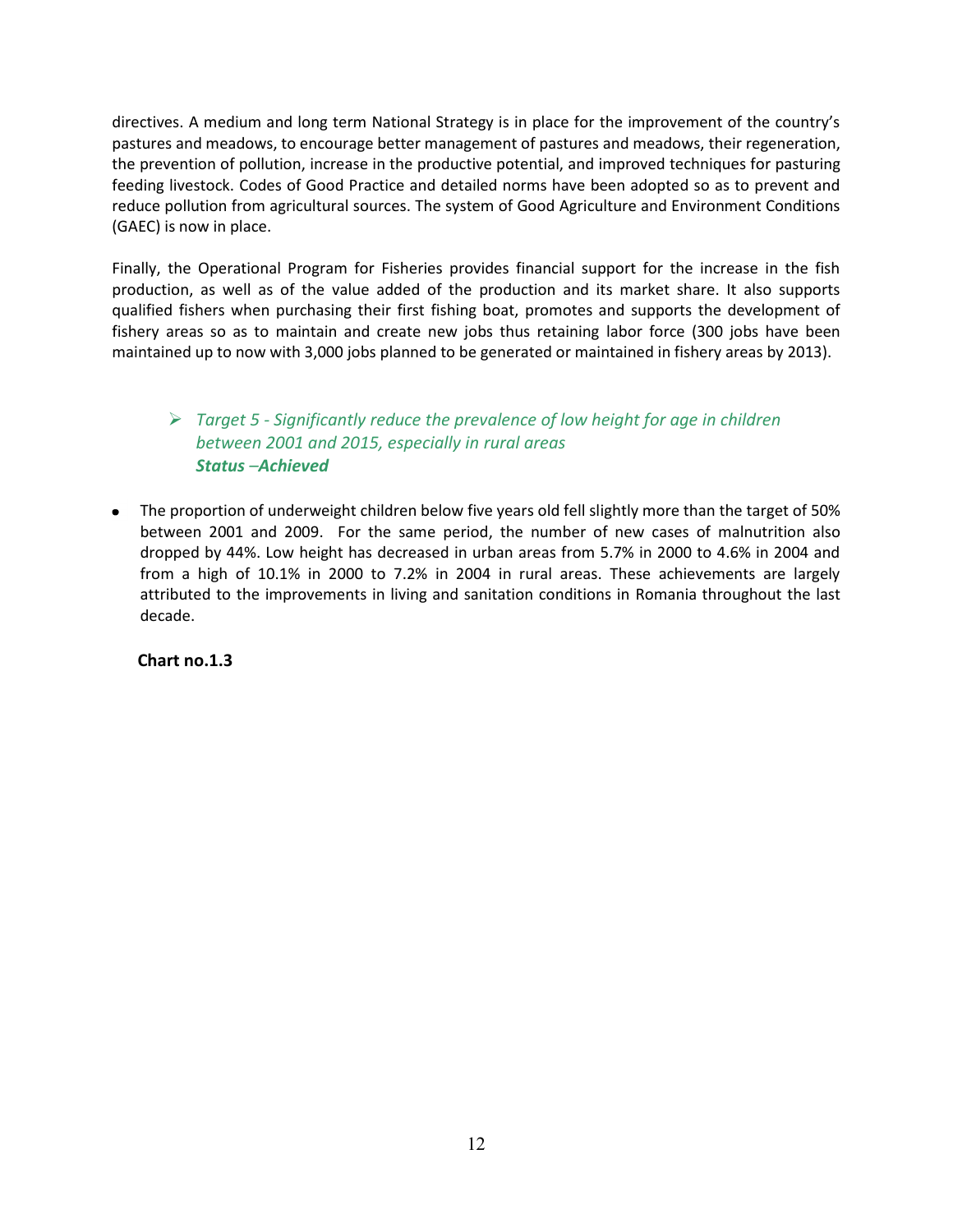

Source: National Institute of Statistics; Processing: Dr. Catalin Ghinararu, Adviser

#### *The Road Ahead*

Income inequalities in Romania remain a great challenge and may be exacerbated by the current economic crisis. A reform of the social protection system is therefore being considered as to allow the system to consolidate and gather more resources while not increasing fiscal pressure on enterprises or households. Efforts will need to be initiated to improve targeting and combating dependencies. 4.25 billion EURO has been allocated for the development of human resources for the period between 2007 and 2013 through national and European resources.

Three years after EU Accession the contribution of agriculture to GDP remains around 2%, while its share in total employment hovers at a little below 30%, far above the EU-27 average. Out of the total EU funding available to Romania the largest share goes to agriculture. However it seems that it is poorly used and far more also has to come from the national budget. More effective utilization of such instruments will have a direct impact on reduction of rural poverty.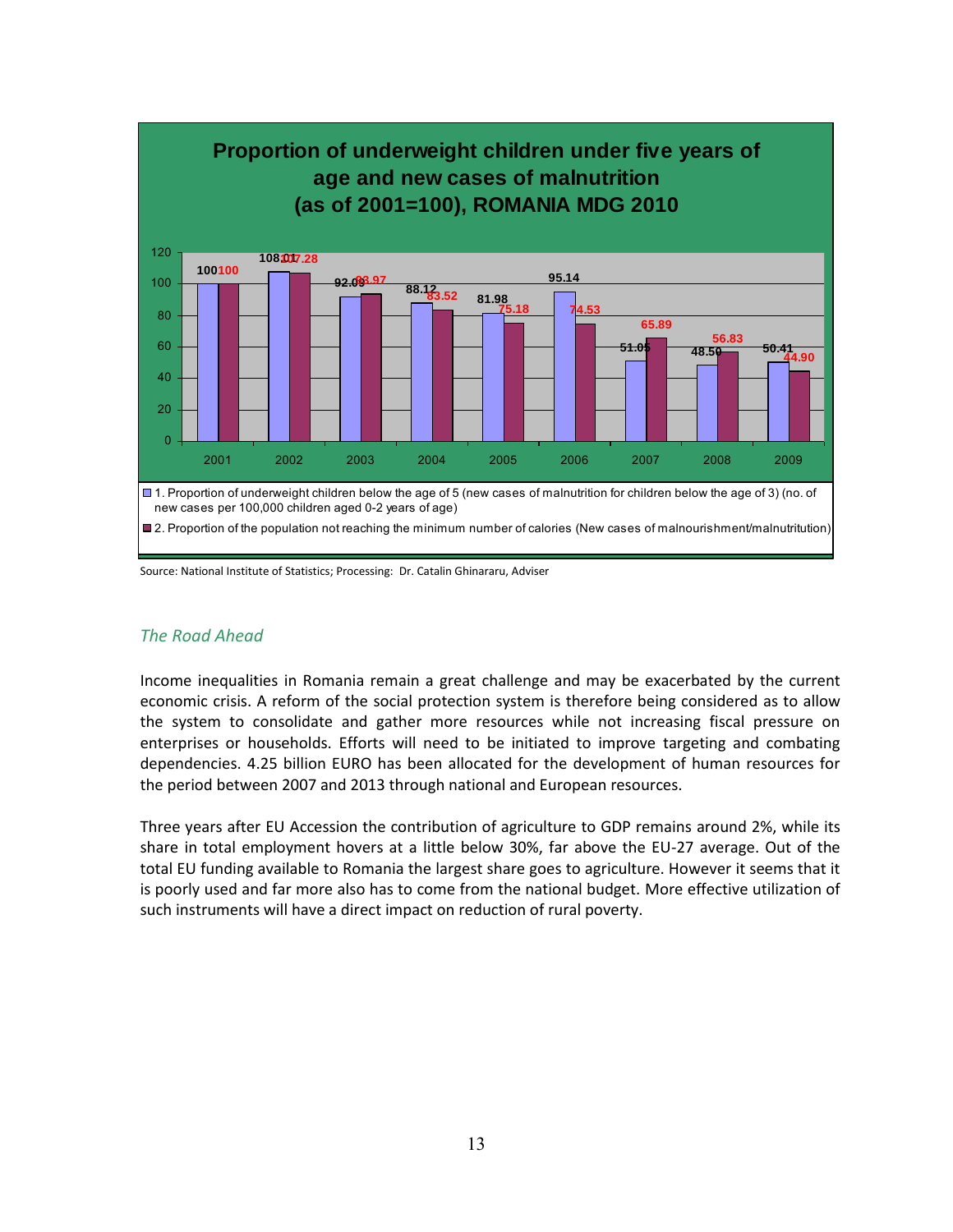# **Goal No.2 - Increase Compulsory Education Graduation Rate by 2012**

- *Target no.1 – Ensure that by 2012 at least 95% of children in rural areas complete a full course of primary and lower secondary education (3) Status – ACHIEVED at aggregate levels with significant local challenges*
- Enrolment rate for the country's school age population stood at 79.6% for the school-year 2008/2009. For compulsory primary education (population aged between 7 and 10) enrolment rates reached 95%. Some differences remain between rural and urban areas, with the combined urban graduation rate for primary and lower secondary cycles (grades from 1 to 8, children aged between 7 and 14) was 97.2%, while the rate for the same graduate cohort in rural areas was 95.8%. Taken on its own, the rural graduation rate from l was 94.9%. Urban drop-out rates from secondary education had declined in the academic year 2007-2008, but had continued to rise in rural areas for the same period.

# *Target no.2 – Increase literacy of the Roma population Status – Significant Progress with challenges remaining*

- Available statistics show a strong rise in the school enrolment rate of children identifying themselves as ethnic Roma, an increase of 64% between 2002/03 and 2007.
- Around 10% of the ethnical Roma children expressed an interest for subjects that specifically study their own cultural heritage and promote the use of the Roma language, including in its written form.
- Despite these advances, the Roma Inclusion Barometer shows that 23% of Roma respondents have had no education, 27% have only a primary education and 33% have graduated secondary school.

### *Policy Measures, Glance at EU Enablers*

The share of budget allocated for education has seen an increase from the equivalent of 2.9% of GDP in 2000 to the rough equivalent of 5.5% of the GDP a decade later, and peaking at close to 6% of GDP in 2008. Although these resources went disproportionately towards the salaries of teaching personnel and towards higher education (mostly concentrated in urban areas and in large ones) small, rural communities also benefited, with school renovation initiatives countrywide. Reform in education has also been directed to ease unnecessary burdens on students, by giving them more time for practical application and competence oriented outputs. At the same time, more opportunities were created for disadvantaged minorities such as the Roma in schools to express their own values and culture, thus helping to fight discrimination. However rural areas, particularly kindergartens have suffered as a result of declining birth rates, and therefore in 2008 with declining enrolment numbers and funding, only 12.2% of kindergartens were functioning in rural areas. Similarly, rural areas find it increasingly difficult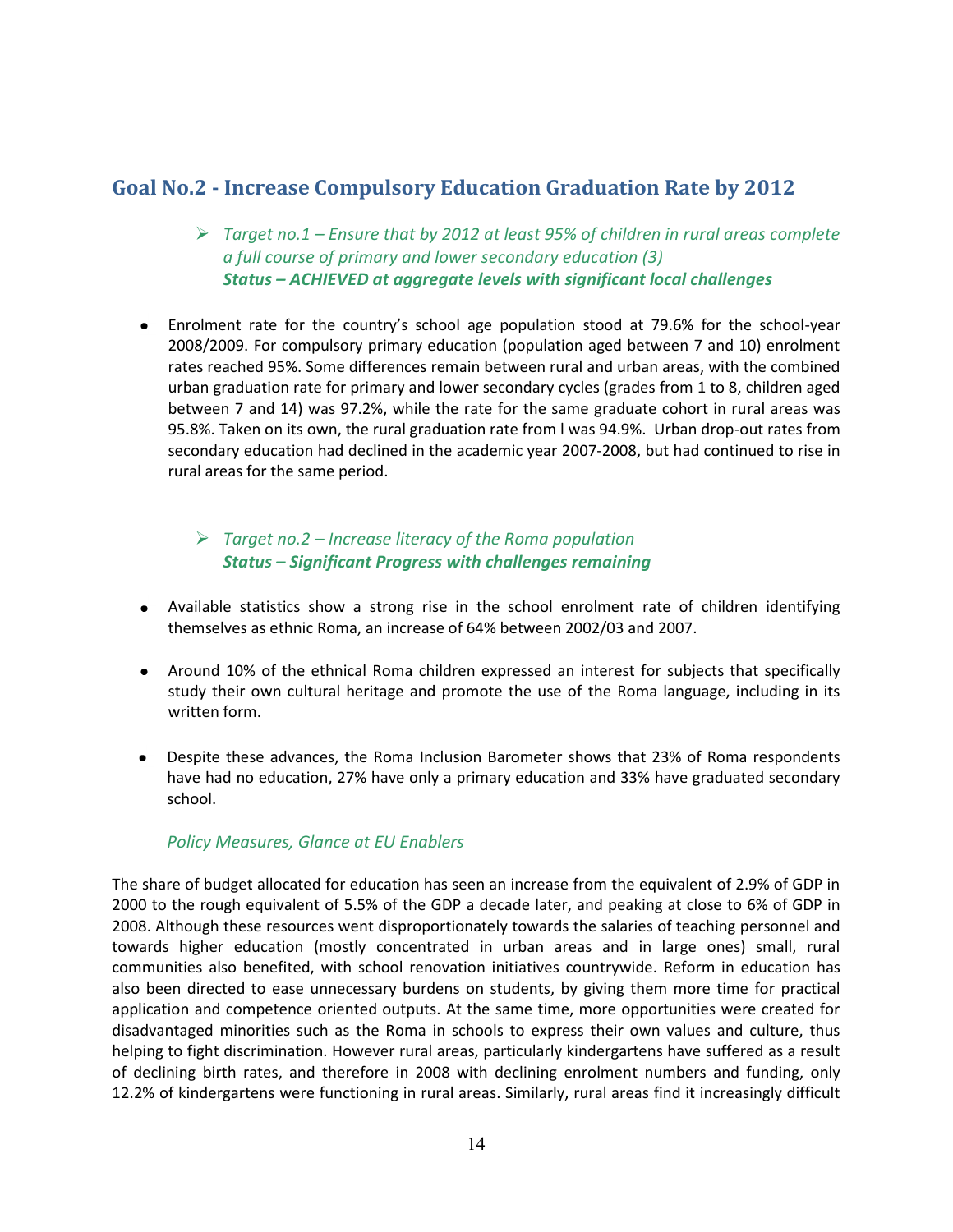to attract and retain qualified teachers, despite efforts made to stimulate teachers to come to rural areas, with special financial incentives in addition to the basic salary. Lack of teachers, declining enrolment cohorts and linked funding policies may lead to further school closures thus hampering further access to education for village children, small, isolated communities remaining thus at risk.

#### *The Road Ahead*

Increased funding directed to education, seen exclusively as a % share of GDP is not an adequate measure of the contribution of education to increasing human development and for reducing vulnerabilities. The past decade's achievements have been biased towards the already better endowed urban areas as well as higher education. To address this, and to expand the positive impact of education on reducing vulnerabilities, further focus of programs and funding on rural and less developed regions as well as on primary education will have to be achieved.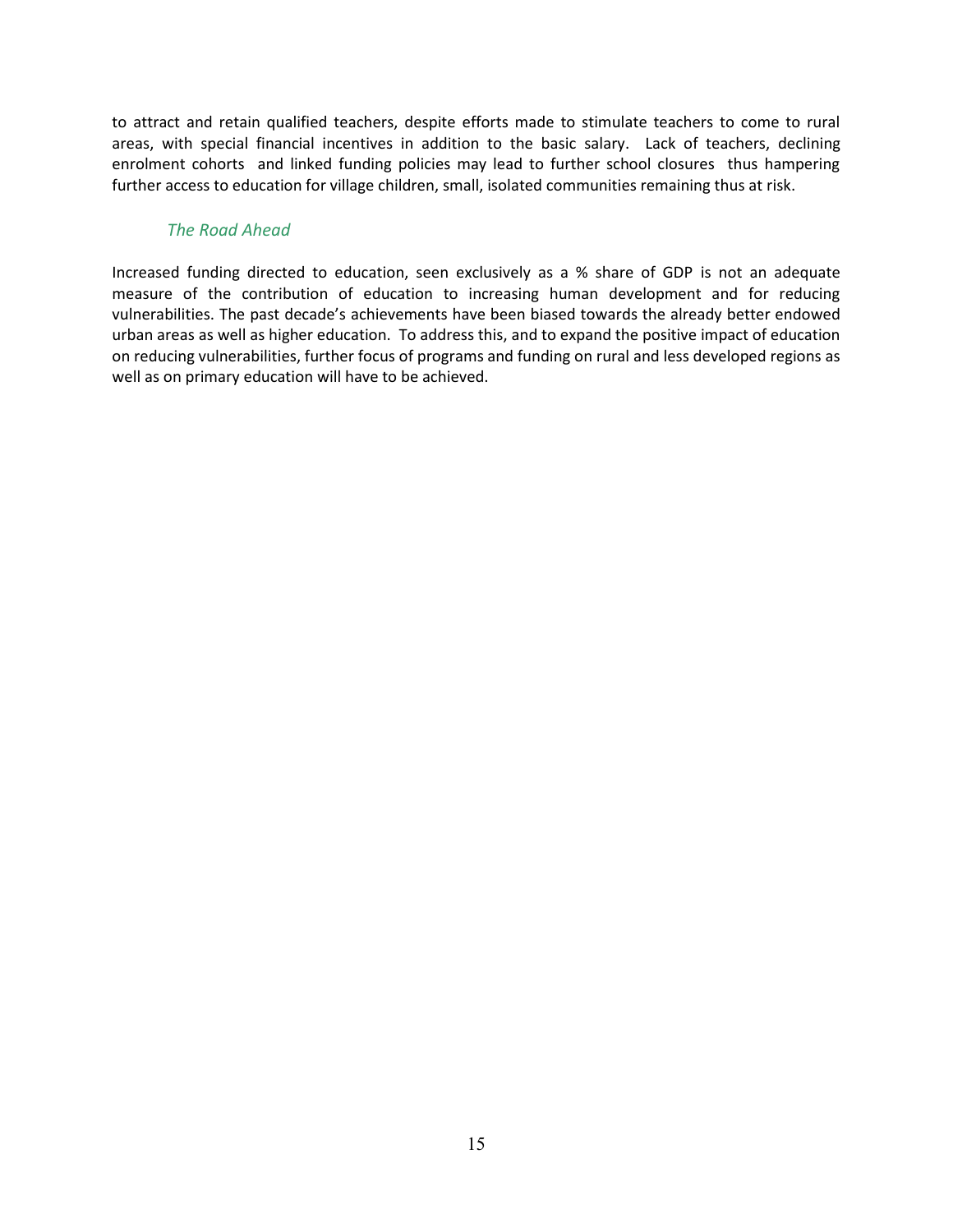# **Goal No.3 – Promote Gender Equality and Empower Women**

### *Target 1 – Increase women's employment levels (4) Status – Weak progress*

- Employment rates for women (aged 15-64) increased from 51.5% in 2005 to 52.5% in 2008, translating to an additional 76,000 women in active employment, equal to 34.2% of the total 222,000 new jobs created during this period.
- This rise in absolute terms is insufficient to significantly increase the share of women in salaried nonagricultural employment, which remained unchanged at around 45% between 2001 and 2009.
- The share of women aged 15 years and over with higher education increased from 5.9% in 2000 to  $\bullet$ 9.2% in 2009. For women in the working age population (age 15-64) the proportion increased from 8.1% in 2000 to 21.6% in 2009. Participation of women aged 24-54 in education and training increased from 0.8% in 2000 to 1.9% in 2008, between 0.1 and 0.3 percentage points higher than those for men in the same age groups.



#### **Chart no 3.1**

Source: National Institute of Statistics data; Processed by the Dr. Catalin Ghinararu, Adviser.

 *Target 2 – Women's participation in non-agricultural wage employment (Referred under Goal 1)*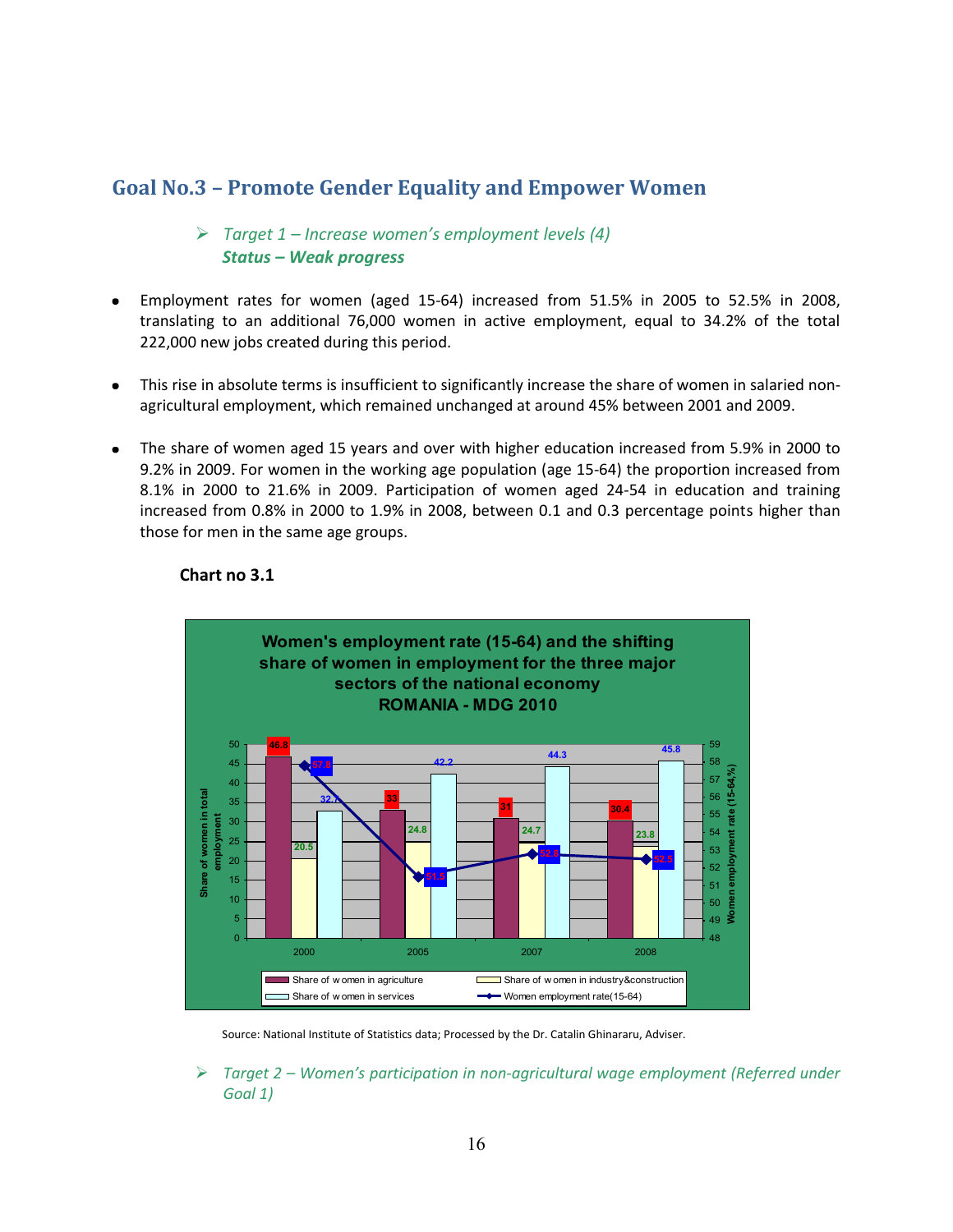#### *Target 3 – Halve, by 2015, the incidents of domestic violence Status – On track*

The third target, regarding domestic violence, has improved in the past years. Although following the passage of the law (regulating the redress of violence victims and the punishment of perpetrators) the number of cases appeared initially to increase (due to additional reporting), cases progressively declined. The latest national figures available are 9,000 cases in 2006, decreasing to 8,787 in 2007. The number of deaths induced by domestic violence decreased from 151 in 2006 to 136 in 2007. The introduction, on a pilot basis, of an integrated approach in monitoring a reporting domestic violence case has improved services to victims and rehabilitation of perpetrators in one part of the country. This Romanian model piloted in the city of Targu Mures is now being shared with the Republic of Moldova.

#### *Policy Development, Glance at EU Enablers*

The number of salaried women increased between 2000 and 2008 by a quite impressive 292,000 (an 11% rise). During the same period the number of women employed as non-salaried workers, including women working as "contributing family workers" in small subsistence farms, showed an equally significant decrease, from 2,3 million in 2000 to 1.3 million in 2008, a reduction of 58%.

The share of women employed in agriculture dropped from a high of 46.8% in 2000 to 30.4% in 2008, while the share of women employed in services increased from 32.7% to 45.8%, a rise of no less than 40% or in other words an average gain of 1.63 percentage points per annum. Even the share of women employed in industry and construction increased from 20.5% in 2000 to 23.8% in 2008. This move towards higher value added, higher productivity sectors of the female labour force positively correlates with evolutions in terms of overall educational attainment levels.

#### *The Road Ahead*

Policies pursued throughout the decade have failed in significantly increasing the economic participation of women. Women have been encouraged to return to work after child birth by a host of incentives, such as paid child care leave which can be claimed for two years after birth, calculated (since the middle of the decade) on an earnings-related basis, equal to 85% of the 12-month average earnings prior to birth. Such measures have not only spurred a visible increase in birth rates thus giving hope that downward population trends might at least be slowed down, but have also encouraged women, especially in urban areas, to increase their participation in education and the labour market.

The proportion of seats held by women in national parliaments is the only global MDG target which is not being met by Romania, a relatively new EU member state. Moreover, it has not yet been specifically transposed into a national target. In this context, it is suggested that a new target on women representation in Parliament be included in the national MDG framework.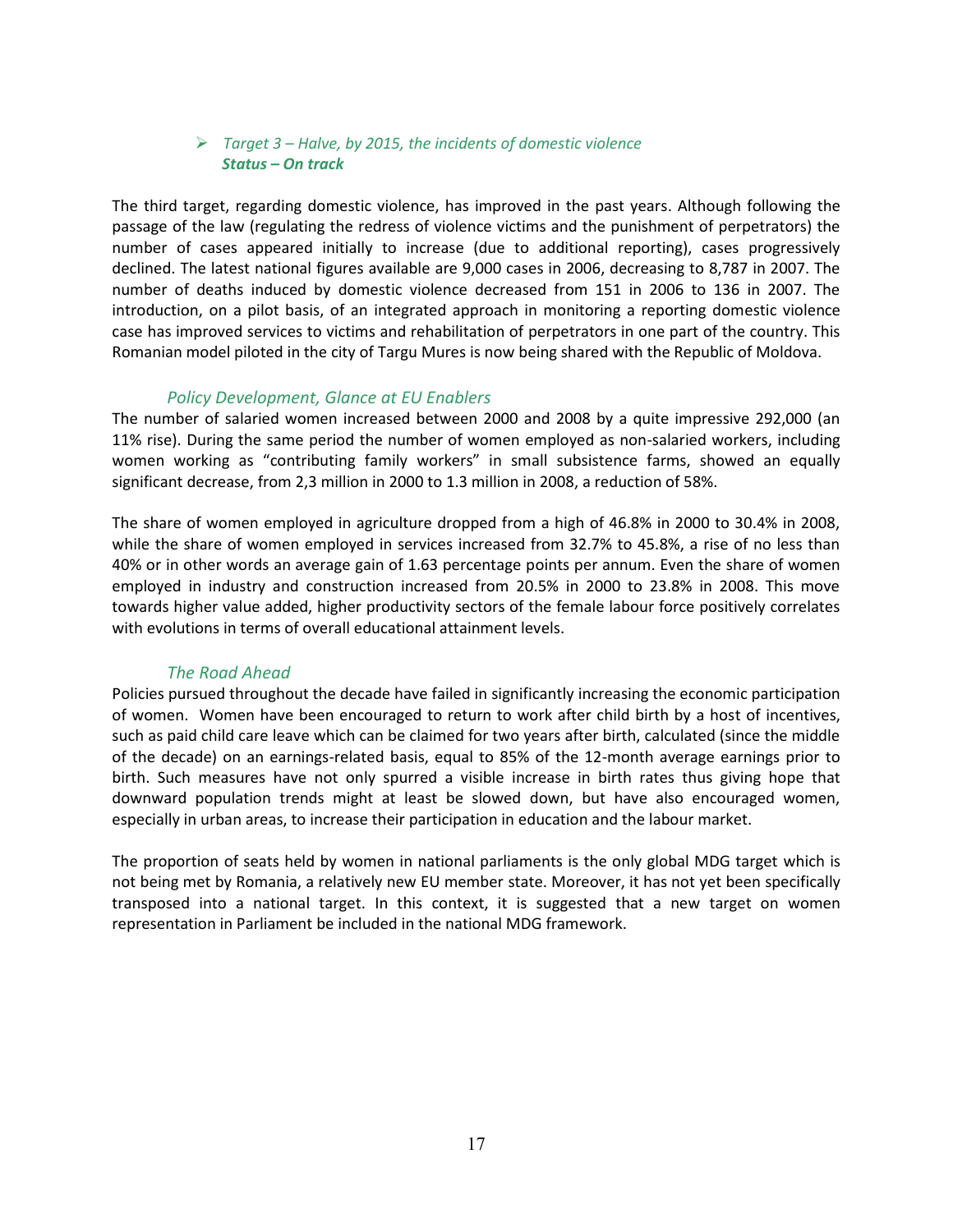# **Goal No.4 – Reduce Child Mortality**

- *Target no.1 – Halve mortality of children aged between 1 and 4 between 2002 and 2015 (5) Status – Achievement likely*
- Mortality of children aged between 1 and 4 years dropped between 2000 and 2009 by 37.5%, pointing to a realistic target to be achieved by 2015.

## *Target no.2 – Reduce infant mortality by 40% between 2002 and 2015 Status – Achieved*

From a high of 27 deaths per 1,000 live-births in 1990 (32 deaths per 1,000 live births in rural areas),  $\bullet$ infant mortality has dropped to 18.4 in 2000 (a 32% reduction) and subsequently throughout the current decade to 10.1 deaths per 1,000 live-births in 2009 (provisional data of the National Institute of Statistics). For the decade to December 2010, this equals a 45-46% reduction as against the base year and almost a 63% reduction compared to the appalling 1990 levels.





Source: National Institute of Statistics data; Processed by Dr. Catalin Ghinararu, Adviser

However, with regard to both indicators pertaining to child mortality, in spite of the remarkable progress made, Romania still lags far behind the other EU-27 countries,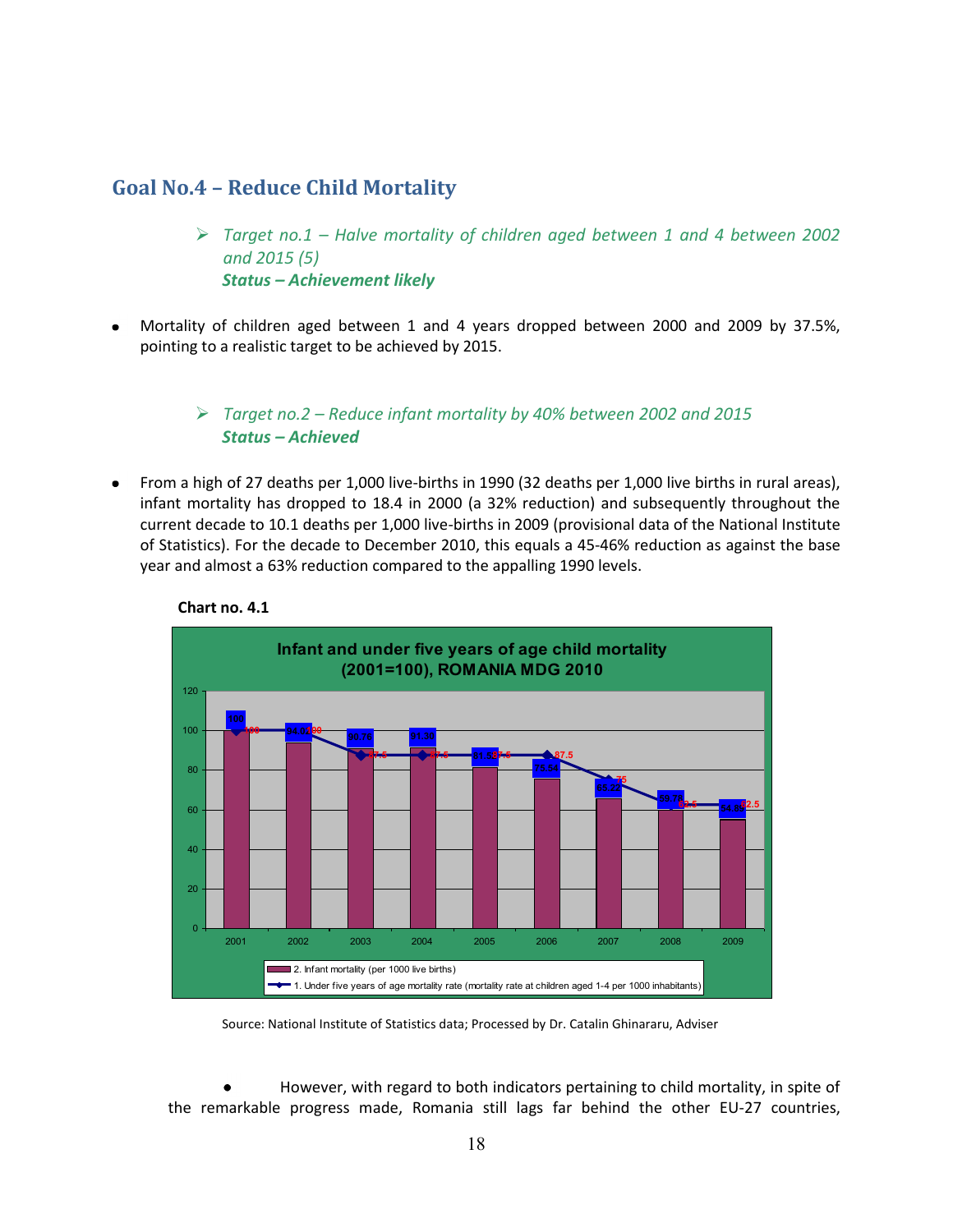recording the highest level of child mortality, 141% higher than the EU average. While infant mortality trends have been significantly declining in both rural and urban areas, the difference between the two types of residential areas has persisted throughout the last two decades. The gap between the two has remained constant at between 5 and 7 percentage points per 1,000 live births between 1990 and 2008, rural areas recording child mortality rates more than 50% higher than urban ones. These points to a still high deficit of development for Romania's villages, home to around 44% of its total population.

### *Target no.3 – Eliminate measles by 2007 Status – Achieved in 2008*

Because of the measles epidemic in 2005 and 2006 this target was not reached in 2007. However, the number of vaccinations has been significantly increased, the epidemic has been controlled and in 2008 and 2009 no new cases of measles have been reported. High vaccination rates have been maintained, with the proportion of children 1 year old vaccinated against measles reaching and being maintained at between 94-98%.

### *Policy Developments, Glance at EU Enablers*

Expenditures on public health as a percentage of GDP in Romania have hovered around 3% since 2001. However as nominal GDP grew exponentially towards the end of the decade it was possible to actually increase the amounts available for public health and for combating infectious diseases and for general improvements in the health of Romania's population. In order to supplement the financial contributions to the state health care system, made by the small number of contributors currently estimated at 67% of total employment compared with 55% at the beginning of the decade, the state budget has covered some essential health-related expenditures thus encouraging even the poorest to undertake at least basic health checks and regularly visit family doctors with all children covered by the public health system. On the other hand, successes in containing epidemics such as measles as well as the reduction of child and infant mortality are also the result of improved living standards, which mean higher incomes. Better endowed households were able to improve their sanitation, spend more on health and education and improve their nutrition. Similarly access to information, a crucial issue when it comes to these particular MDG targets, has vastly improved. These important gains will have to be maintained in the future.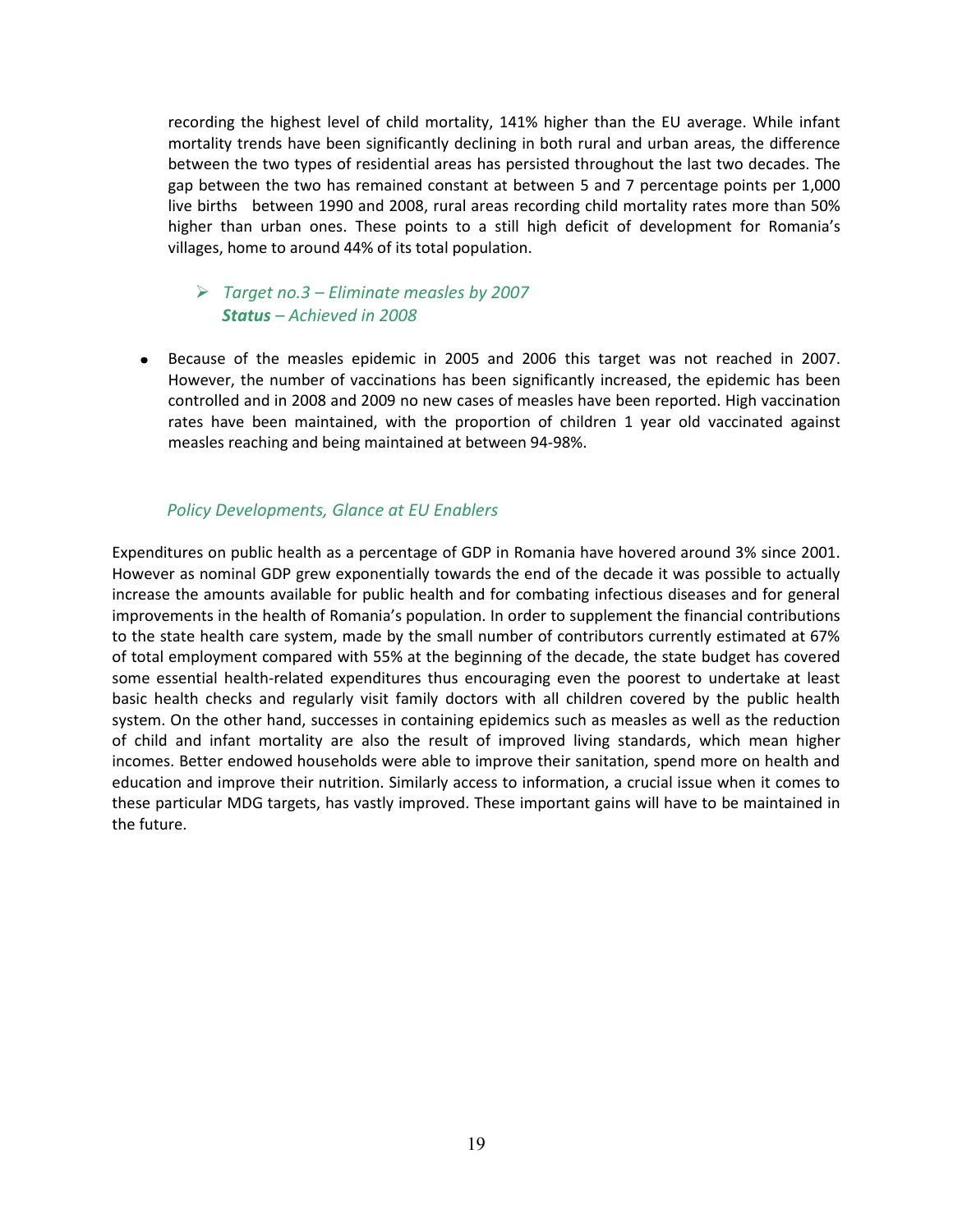# **Goal No.5 – Improve Maternal Health**

- *Target no.1 – Halve maternal mortality rate between 2001- and2009 (6) Status – Significant progress made-achievement likely*
- Improved medical facilities, more effective medicines and increasingly wide-reaching awareness raising campaigns on specific issues contributed to a decrease in the incidence of maternal mortality from 34/100,000 live-births in 2000 to 21.2/100,000 live births in 2009. This marks a reduction in incidence by 39%.



#### **Chart no.5.1**

 $\overline{a}$ 

Source: National Institute of Statistics data; Data processing: Dr. Catalin Ghinararu, Adviser

## *Target no.2 – Proportion of births attended by skilled health personnel Status – Achieved<sup>4</sup>*

99% of births in Romania now take place in the presence of skilled medical personnel.

#### *Policy Developments, Glance at EU Enablers*

An increased attention has been given to maternal health in Romania throughout the last decade: more facilities have been created; information became more widely available and accessible for households.

 $^4$  These are the targets on which the Ministry of Health is reporting and are the basis for data in this section.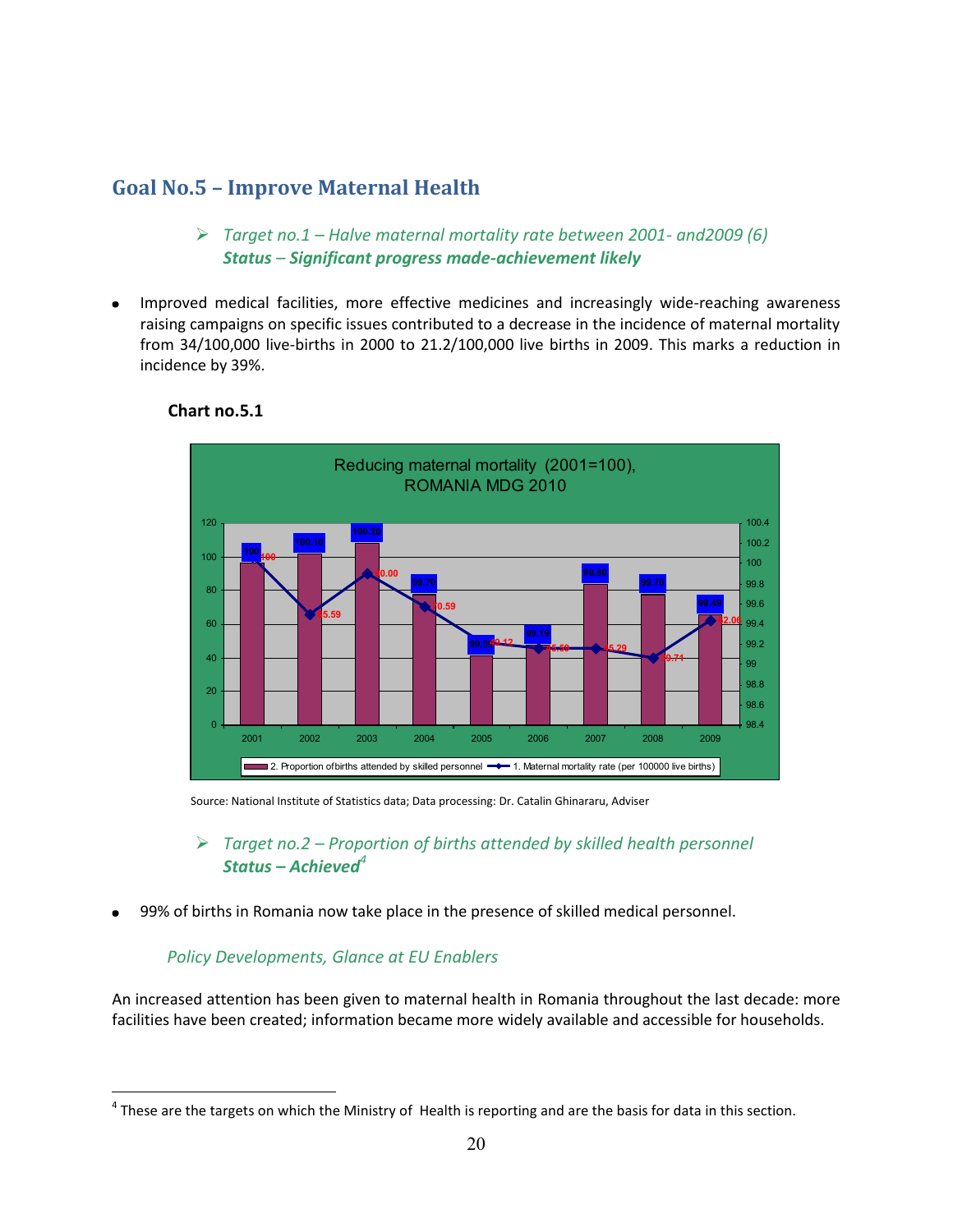Developments in living standards, in terms of living conditions, nutrition and income also contributed to the improvement of maternal health leading to a decrease of maternal mortality with respect to both abortion-related and gynaecological related mortality.

Birth rates for urban and rural areas have equalized over the last decade with a circa 20% rise in urban births and a proportional decline in rural areas. During the same period, the age of first time mothers in urban areas has steadily moved towards their early thirties. Having already established their careers, women had more disposable income to care for their own health and that of their child.

Government policies pursued throughout the last decade have also had a major role to play:

- the correlation between child care benefit, paid for a period of two years following birth and for each new born child, and the mother's contribution base (in most cases the salary income);
- paid maternity leave;
- the introduction of paternity leave allowing families to compensate for earnings and allow women to pursue their careers;
- the introduction of a number of non-contribution related benefits.

### *The Road Ahead*

The period of economic growth made it possible for the private medical sector to grow and for women to have access to more expensive, but improved health care services.

In spite of the progress made, maternal health and especially maternal mortality remain high by European standards.

The current crisis will certainly impact upon incomes, affordability of health care services and on the revenue side of the public health system. Therefore it remains crucial for the public health system to build on its achievements, to move forward and to reform its revenue base in order to ensure access and quality of health services.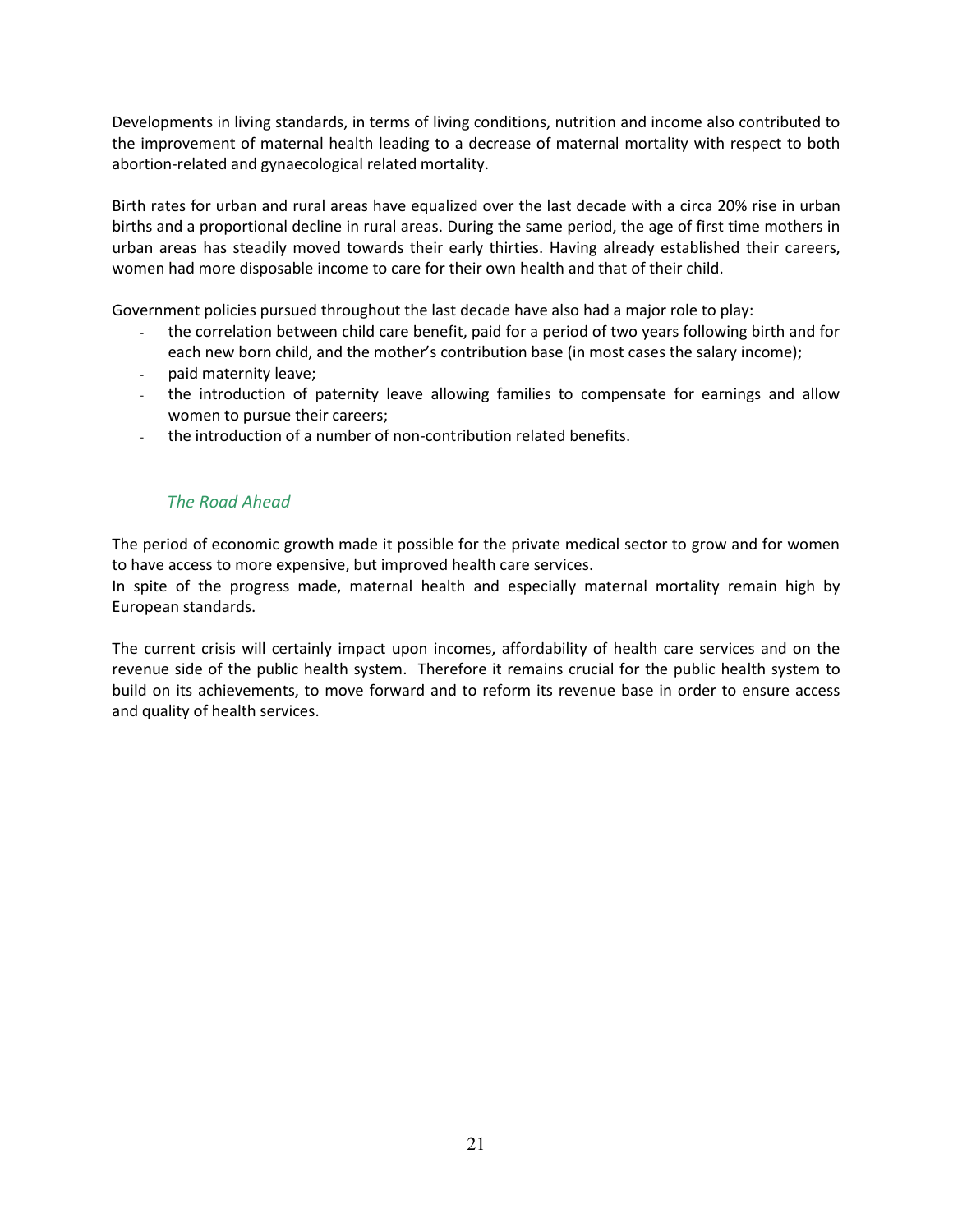# **Goal No.6 – Combating HIV/AIDS, Tuberculosis and Other Diseases**

## *Target no.1- Halt by 2015 the spread of HIV/AIDS and reverse current trends (7) Status - Achieved*

- The HIV/AIDS situation in Romania remains stable with no major changes in incidence among adults or among children within the reporting period. The level of epidemic is low and there is no sign of concentration among vulnerable groups despite high-risk behaviours identified among them.
- According to the Monitoring and Evaluation Department of the Infectious Diseases Institute, 16,162 cumulative cases of HIV/AIDS were recorded in 2009 and 10,041 persons were living with HIV/AIDS at that date. Nearly 50% of newly reported HIV/AIDS diagnoses in 2009 were from young people aged 15-29. Among children, the vertical transmission is responsible for 5 new cases of HIV/AIDS in the same year.
- According to the 2009 Behavioural Surveillance Survey among injecting drug users in Bucharest5,  $\bullet$ injecting drug use remains a major risk factor especially in the capital city of Romania were 15 % of the heroin injectors reported use of syringes previously used by other injectors.

 *Target no.2 – By 2015 have halted and begin to reverse the incidence of tuberculosis (8) Status – Significant progress made – achievement on track*

Tuberculosis (TB) remains one of the serious threats to the health of Romania's population. Although there has been a 30% drop in the number of new cases detected, from 25,487 new cases in 2000 to 17,866 new cases in 2009, the total number of individuals recorded as having TB rose from 11, 500 cases in 2001 to 12,400 in 2009 - an increase of 7-8%. However, through a national effort, rooted in the DOTS-type approach, both detection rate (national target 70%) as well as the treatment success rate (national target 85%) substantially increased.

 $\overline{a}$ 

 $<sup>5</sup>$  Survey jointly implemented by UNODC, the National Anti-drug Agency and the Romanian Angel Appeal</sup> Foundation, under the leadership of the HIV/AIDS Monitoring and Evaluation Working Group.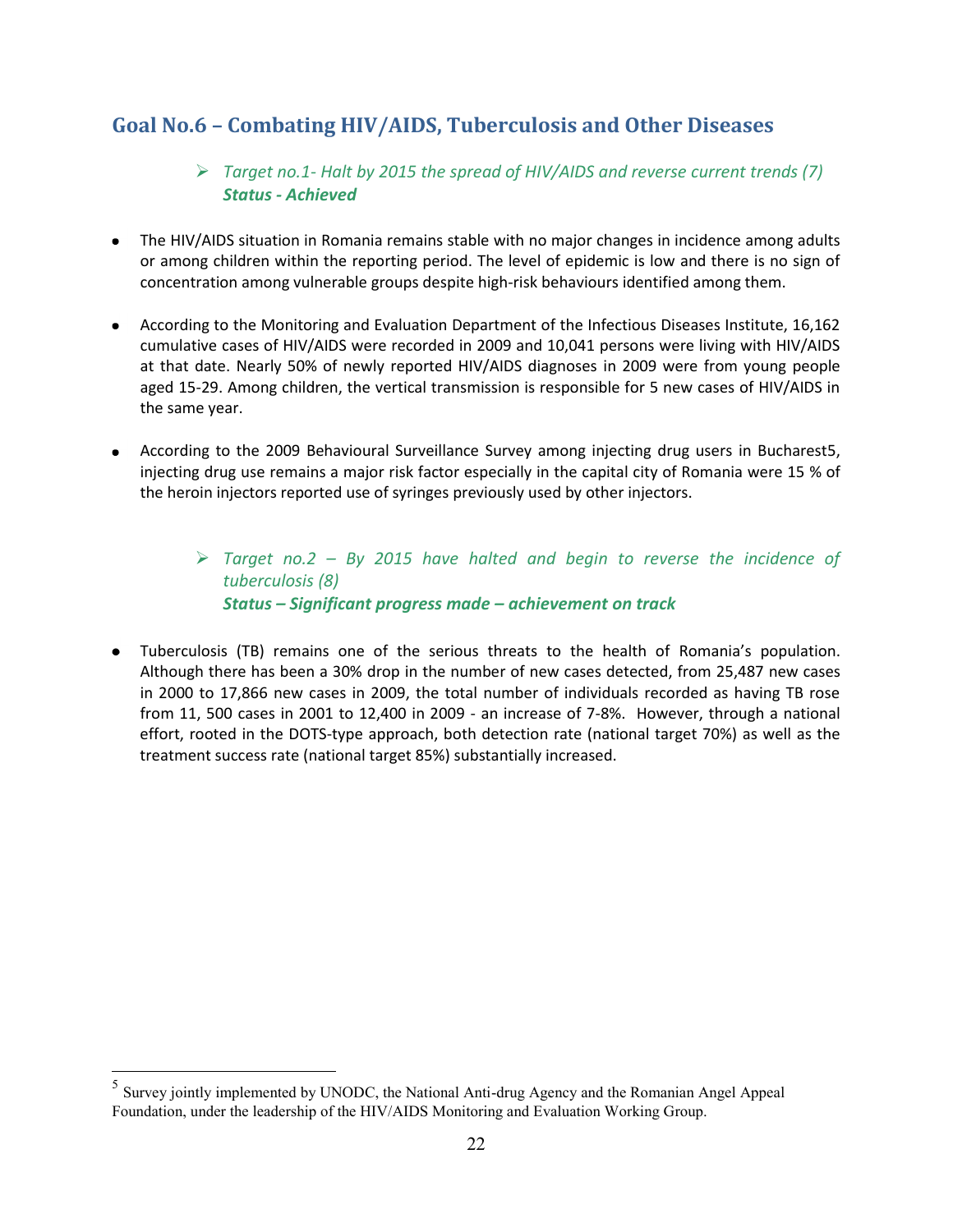#### **Chart no 6.1**



Source: Data provided by the National Anti-HIV/AIDS Committee, the "Marius Nasta" Institute and the Ministry of Health communicated by the National Institute of Statistics; Processed by the Dr. Catalin Ghinararu, Adviser

- From a peak in 2002, when the incidence of TB was over 100 new cases per 100,000 inhabitants, this had declined to around 87.3 new cases per 100,000 inhabitants in 2008. Given that the disease is directly related to poverty levels, the country's growing living standards and the fight against poverty explain the evolution of new cases recorded.
- Inequalities between regions however remain high. The incidence of TB remains above the national average in the South-West (Oltenia), South-East and Western regions. A sharp drop compared to the beginning of the decade has been recorded in the Bucharest-Ilfov region, where in 2003 the incidence of the disease exceeded national average. In 2008, the incidence of the disease was below the national average, as a result of strong preventive and curative methods but also of the improvements in living standards in this part of the country. Unlike other urban-rural inequalities, the incidence of TB is higher than the national average both in rural poorer regions such as the South West as well as in the more urbanized and far more affluent regions such as Western Romania.

### *Target no.3 - Provide access to affordable essential drugs<sup>6</sup> Status – Achieved*

In 2009, Romania adopted a system of pricing that draws directly from the EU directive 89/105/EEC. The main principles of the system reside on the calculation of prices in the national currency, the yearly recalculation of prices and the yearly revision of commercial rebate as well as the setting of a maximum price ceiling fixed at 65% of the price of the original drug for the first generic drug, with subsequent generics being below this price ceiling. The system also aims to encourage the consumption of essential drugs, be they original or generics while ensuring that costs do not overly burden households. These measures have set maximum prices at the lowest level in Europe (70% of the European/EU 27 average-EUROSTAT data).

 $\overline{a}$ 

 $^6$  The method used by the Ministry of Health for reporting on this target.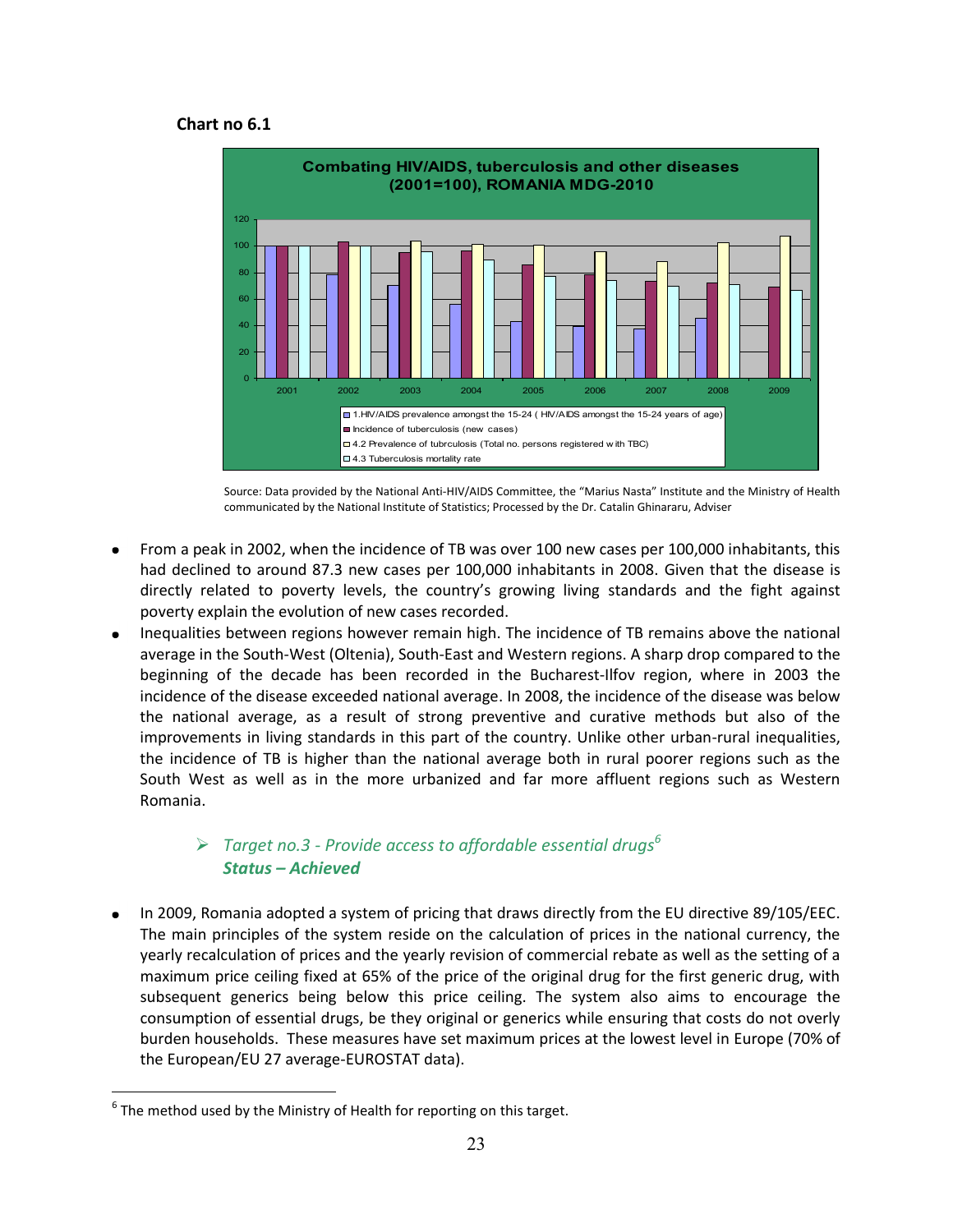#### *Policy Developments, Glance at EU Enablers*

Romania has committed its strategies to provide universal access to prevention, treatment and care. Treatment and care have been covered by national resources through national and local budgets. The treatment system for the people living with HIV/AIDS, as well as the medical protocols on HIV/AIDS, are a well-known model of practice in the region. In 2009, in Romania 7,244 patients received antiretroviral therapy, this representing one of the largest number of people living with HIV on treatment in all Central and Eastern Europe. The guiding principles and priorities for action in the areas of prevention among general population and vulnerable groups, of treatment, care and surveillance have been incorporated into the national HIV/AIDS strategies (2004-2007, 2008 – 2013).

#### *The Road Ahead*

Both HIV/AIDS as well as TB are diseases closely associated either with widespread poverty or with an extreme form of upheaval. Romania has experienced both of these throughout the last three decades, with only the last ten years seeing any real benefits from prosperity. While some progress has evidently been made to limit and even reverse some trends for these two infectious diseases, achievements to date are precarious and much remains to be done. As the economic situation worsens because of the economic crisis, there is a risk that we may assist to a reverse trend. It is thus very important that adequate public spending levels are maintained for combating and preventing these two major threats to public health, which can potentially weaken the country's productive potential.

In view of the fact that Romania has an ageing population and that previous socio-economic difficulties may impact on the general health of a generation, it is vital to ensure extensive access to affordable medication, while avoiding over-consumption of medicines and the abuse of budget-compensation for at least part of their cost.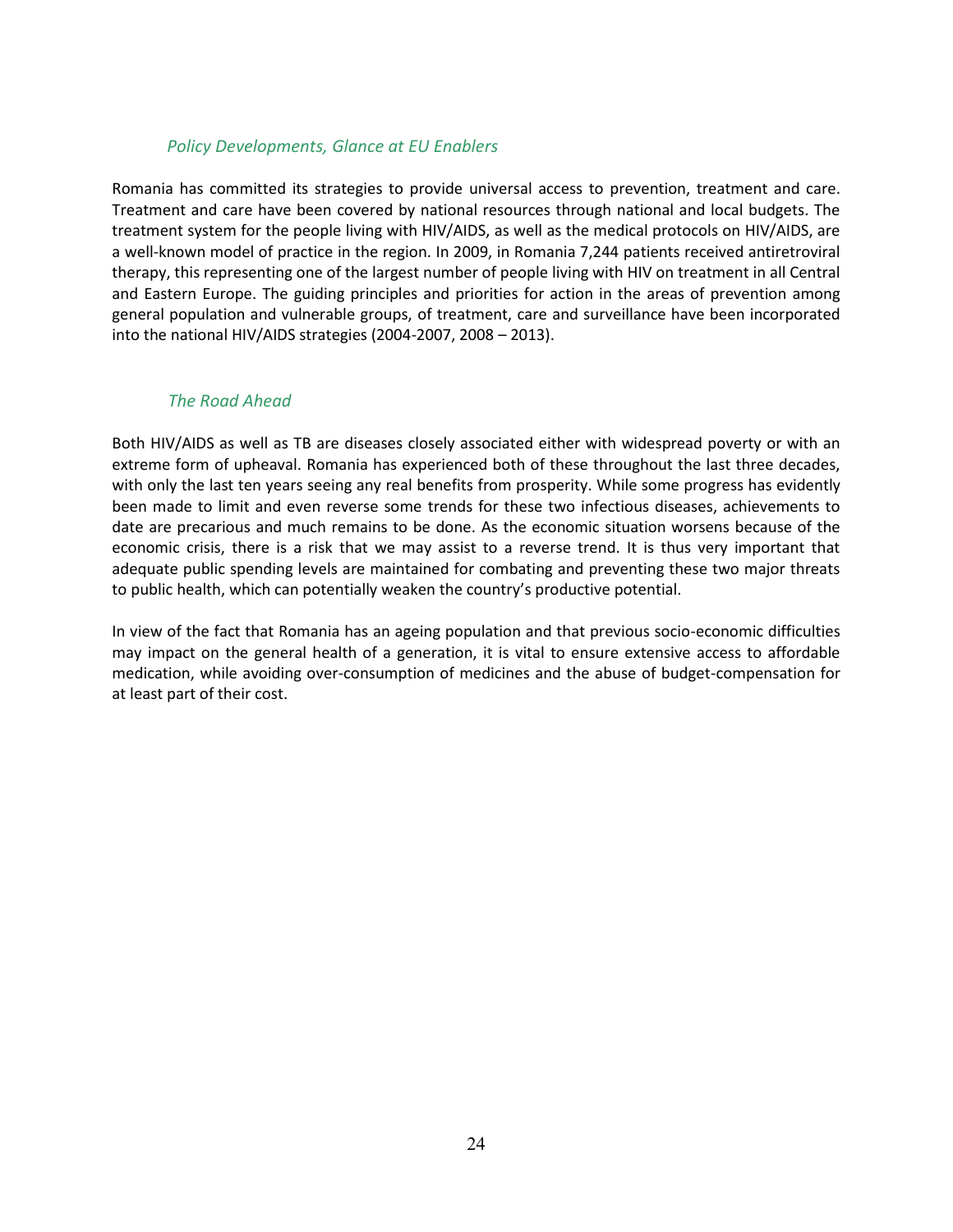# **Goal no.7 – Ensure Environmental Sustainability**

- *Target no.1 – Ensure growth of the forestation rate from 27% to 35% by 2040 (9) Status – On track*
- This target is by nature a long-term strategy with commitment over more than a generation, and Romania remains determined to ensure that forestation remains a priority in countering the impact of climate change. During the last decade, extreme natural phenomena across the country – the floods in 2005, 2006 and 2010 and extreme droughts, with the most severe being in 2007 – all affected the country. For only 40%, of the time between 2001 and 2010 can Romania be considered as having experienced 'normal' weather conditions. This has impacted severely on the country's productivity and particularly on the vulnerable agricultural sector, contributing to a more than severe weakening of its contribution to GDP, resulting in a surge in food imports which has likewise increased the vulnerability of the country's external position.
- Increasing the surface area covered by forests is seen as a mitigating strategy for potentially  $\bullet$ reducing the incidence of extreme weather conditions. Progress made in Romania so far shows that from a total forest surface area of 26.11% in 2000, the figure had increased to 26.57% by 2009. In relative terms this might not appear as a huge improvement, however in absolute terms, it equals an increase of the total forested area of around 110,000 hectares, from approximately 6.22 million hectares in 2000 to around 6.33 million hectares in 2009.



### **Chart no.7.1**

Source: National Institute of Statistics data processed by Dr. Catalin Ghinararu, Adviser;

The pace of forestation has nevertheless been rather slow, but there are hopes that as the property regime stabilizes and as more and more forest owners register with the Forest Districts the pace will quicken. As awareness of the positive impact of forestation increases in the Romanian society as a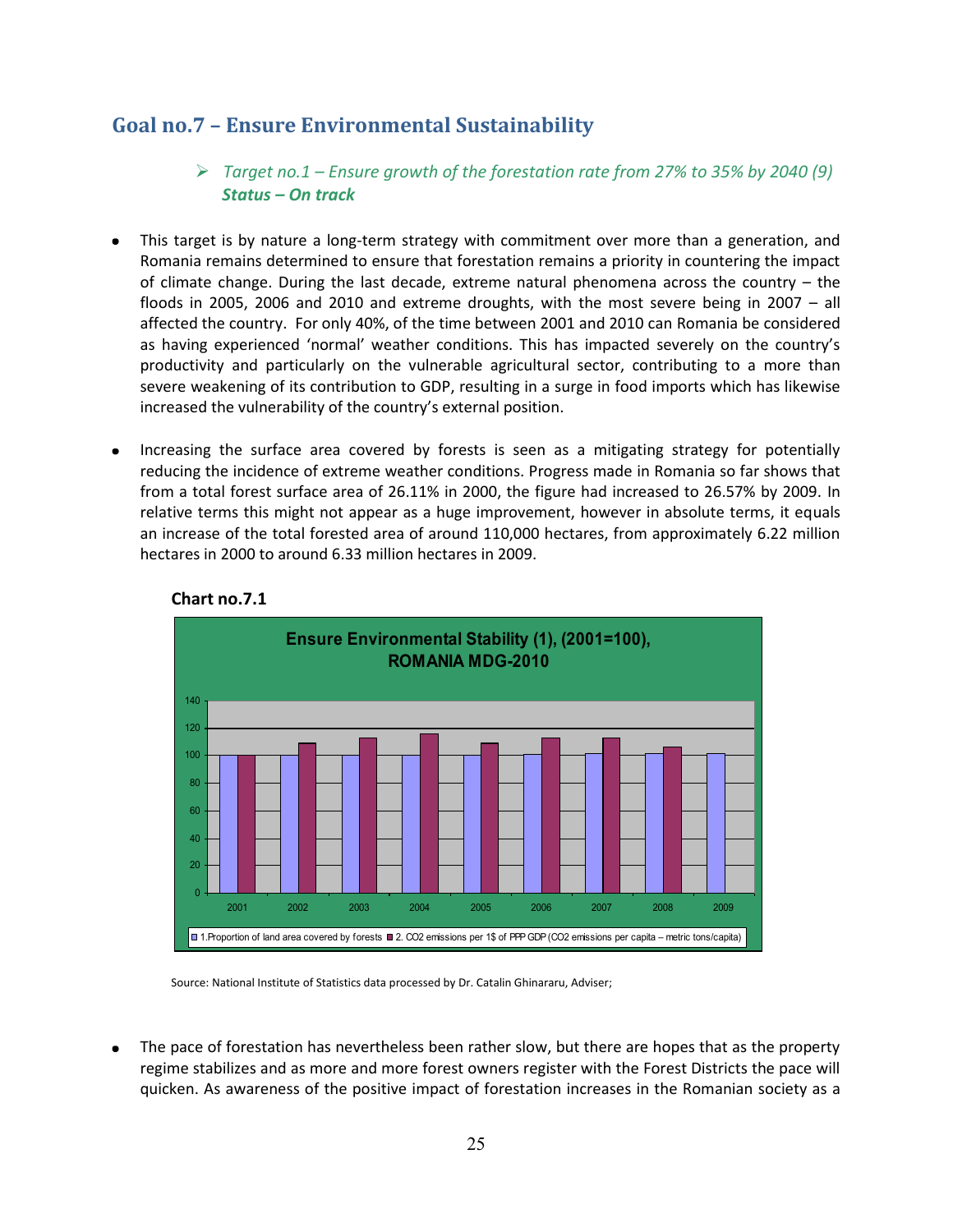whole and especially in affected communities, and the potential value of forested land rises on the market thus discouraging private owners from cutting trees, we will assist to important progress in achieving the target. It is also hoped that a series of measures including the purchase by the state of forested or forest-suitable land from private owners may improve the situation. There are also taken into account some proposals for the forestation of some agricultural land not covered by EU subsidies.

## *Target no.2 – Increase the proportion of protected land area from 2.56% in 1990 to 10% by 2015 Status – Achieved*

- Romania is the European Union's seventh largest member in terms of population. In terms of territory it ranks ninth with 238.9 thousand square kilometres, of which around 33% is mountainous, with roughly the same proportion going to both hilly and plateau areas, and to plains. These favourable proportions are complemented and strengthened by the fact that 1,075 kilometres of the Danube River running through the southern part of the country (Europe's most important West-East river artery) to the Danube Delta on the Black Sea coast, and two thirds of the Carpathian chain (Europe's second most important mountain range after the Alps) are also located on Romanian territory.
- In 2002, the total protected surface area was around 1.44 million hectares or around 6% of the country's total surface area. Progress in legislation and strenuous efforts made to record and protect the wide variety of natural sites has led to an increase of this area to around 9.32 million hectares, or around 39% of the country's total surface<sup>7</sup>. Most of this quite sizeable increase comes from a more than significant increase in the surface area of natural parks as well as from a more than doubling in surface area of nature reserves. In addition to the *Danube Delta* (which alone accounts for 87.2% of the total), biosphere reserves have been established at *Rodna* and the *Retezat* in the Carpathian chain. Protected areas also include 108 avian protection areas cover an estimated 2.92 million hectares with community nature sites (273) covering altogether 3.28 million hectares.

## *Target no. 3 - Reducing greenhouse emissions by 8% between 2008 and 2012 Status – Achievement more than likely without additional cost*

Greenhouse emissions declined drastically in Romania as a result of the massive industrial restructuring during the transition from a planned to market economy. Already by 2000, greenhouse emissions were more than 35% below their 1990 levels, and by 2005 they were at 55% of their 1990 levels. Therefore, Romania as the first country to have ratified the Kyoto Protocol in 2001 remains significantly below its enshrined limits. Even taking into consideration the significant fall in economic activity as a result of the world economic downturn, it is more than likely that the 8% reduction target will be achieved.

 $\overline{a}$ 

<sup>&</sup>lt;sup>7</sup> See for that Romania's Statistical Yearbook 2009 (with 2008 data), chapter 1, methodological note;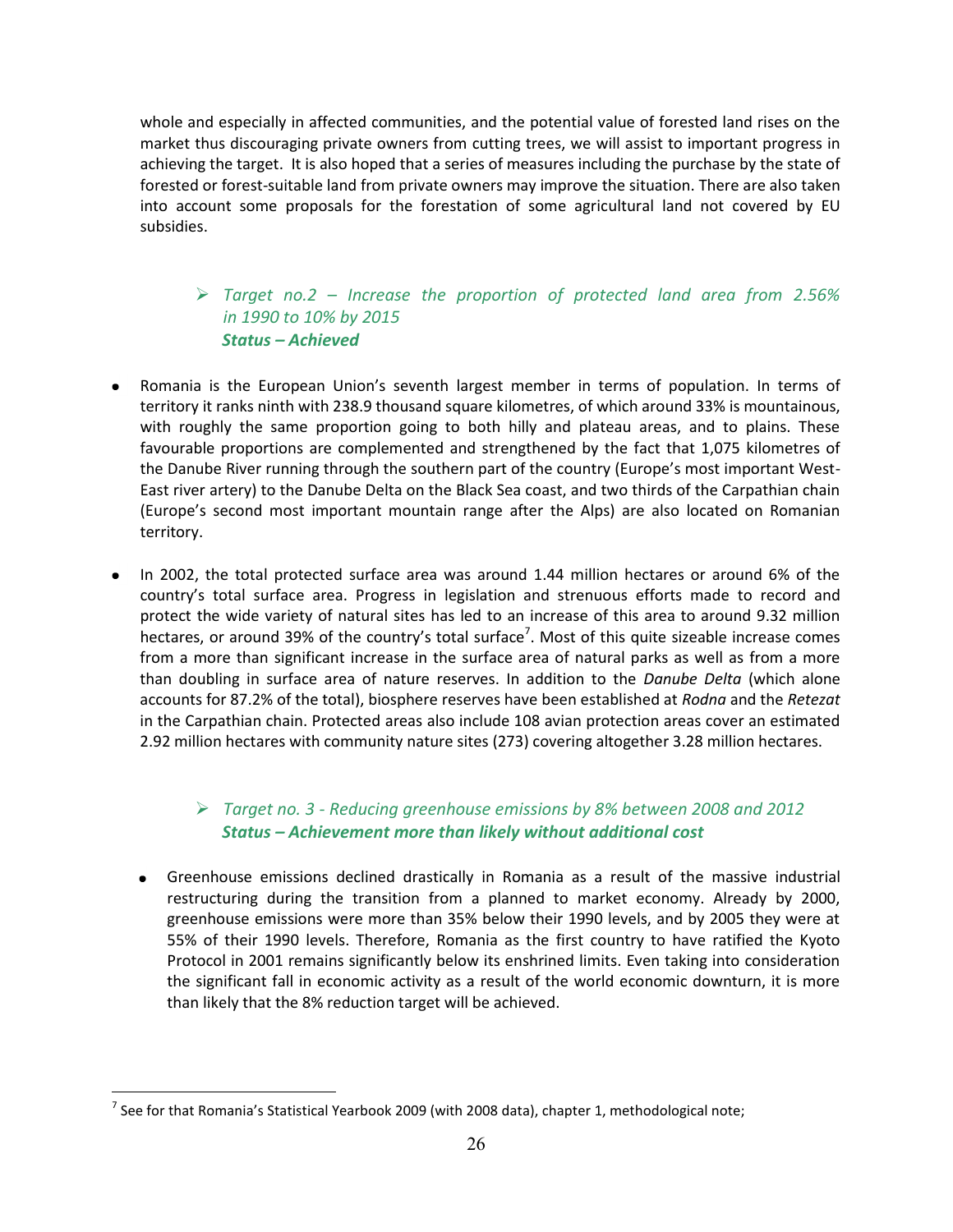## *Target no.4 – Double by 2015 the proportion of rural population with access to drinking water (10) Status – On track*

Between 2003 and 2008 the number of new dwellings equipped with drinking water facilities increased from 18,014 to 53,096 - a nationwide increase of almost 300% in five years. The number of new dwellings equipped with canal and sewage installation rose throughout the same period from 16,046 to 43,535 (a 271% increase) .While in the urban areas the share of new dwellings equipped with drinking water installations is 99%, in rural areas, only 66.7% newly built dwellings in 2008 had access to drinking water and less than half (48%) had access to canal and sewage installations. As a whole, the number of households occupying dwellings with access to drinking water rose between 2003 and 2009 from 58.6% of the total to 65.8, and the proportion of households living in dwellings with better sanitary facilities (i.e. water toilet) rose from 56.5% in 2003 to 60.7% in 2008. However a lot remains to be done.

#### *Policy Developments, Glance at EU Enablers*

The Ministry of Regional Development and Tourism has promoted several projects aimed at reducing greenhouse emissions and increasing energy efficiency in the Romanian economy. Romania as a member of the EU has assumed an intermediate target a 4.5% reduction in greenhouse emissions between 2008 and 2010 compared to the average values for 2001-05, with several actions put in place to achieve this objective: An Emergency Order in 2009 created an effective mechanism that will lead to effective energy savings throughout the cold season. The national multi-annual scheme jointly financed by the Government (50%), local authorities (30%) and the owners' associations (20%) provided for the rehabilitation of 781 blocks of flats (27,385 flats) by the end of 2009 with the energy saving estimated at 8,400 MWh. As legislation has been further improved to allow for Government guaranteed bank loans directed towards increasing the energy efficiency of multi-storeyed buildings and with the number of applications ever on the rise the target is more than likely to be attained.

Another measure aims at improving access to clean water and sanitation facilities for communities having less than 50,000 inhabitants. Within the framework of a loan agreement signed between Romania with the Development Bank of the Council of Europe in 2009, 17 communities out of which 12 cities and municipalities have seen their water and sewage systems rehabilitated with around 22 expected to be improved by 2011. The counties of Bihor, Bistrita Nasaud, Calarasi, Constanta, Harghita, Mures and Vaslui, most of which have a significant share of small communities were in the first wave of modernization and rehabilitation. As for waste treatment plants, a program started in 2006 and scheduled to run for seven years had already seen 238 plants finalized in the rural areas by 2009. Between 1997 and 2009 1,141 Romanian villages have been connected to piped water and the program foresees the extension of this type of infrastructure for a further 2.5 million inhabitants i.e. to 30% of Romania's villages.

A powerful EU-type enabler is now available to accelerate the improvements obtained so far. The Regional Operational Program (Axis no.4), "Supporting Sustainable development of cities as engines of growth" benefits from a total allocation of EUR 1.34 billion directed towards the improvement of urban infrastructure, urban development, the creation of jobs and the active encouragement of the business community. Up until now 401 projects have been submitted out of which 339 are still undergoing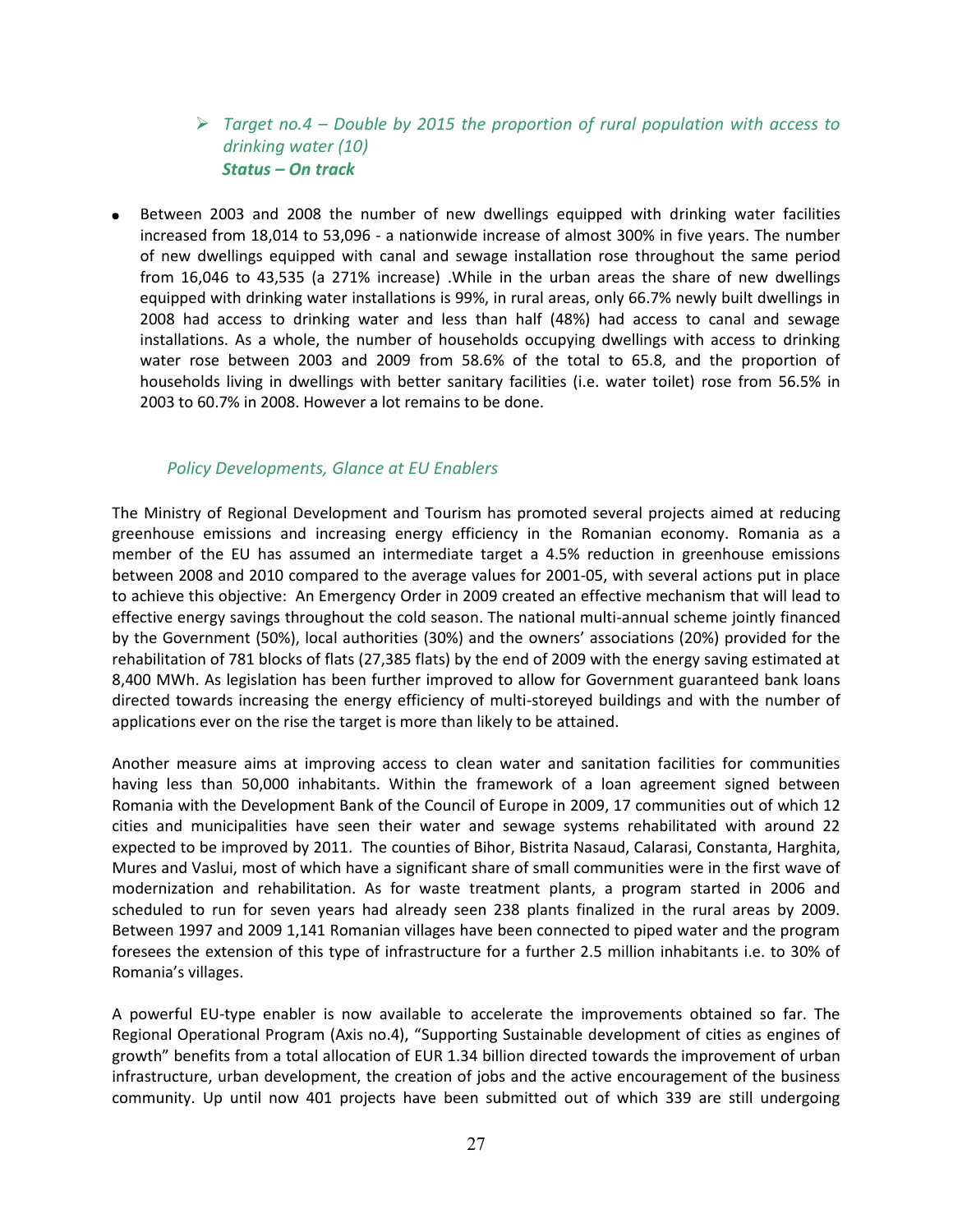evaluation procedures with only 10 actually having received the green light for financing (4.3% of the total allocation for 2007-2013).

#### *The Road Ahead*

There are a host of achievements in the attainment targets associated with this specific goal aiming at lifting living conditions and ultimately also working conditions for people living in areas which, either urban or rural in most of the cases, have been for far too long at the periphery of development. The windfall of revenues that has been provided during the years of economic growth has led to a host of works being started which have visibly changed for the better the face of many of Romania's previously dilapidated towns and villages, although of course large communities where real estate development has been the highest have benefited the most. Nevertheless, while local funds have been used, though sometimes in a rather wasteful manner, EU funds which are far more substantial and which are, to a certain extent, a powerful anti-cyclical instrument, have seen little use. Both central and local authorities as well as firms and associations have been slow to receive such assistance. This calls for a sustained effort to be made, at all levels and by the use of all means available, so as to make use of this practically zero-cost stimulus available to the economy in times of crisis and scarce budget resources. This external assistance package for Romania (2007-2013) might not be available again, and even more so given the negative effects of the crisis, the Road Ahead for maintaining progress with regard to this Goal and its targets relies on the active use of EU funds now while they are still available.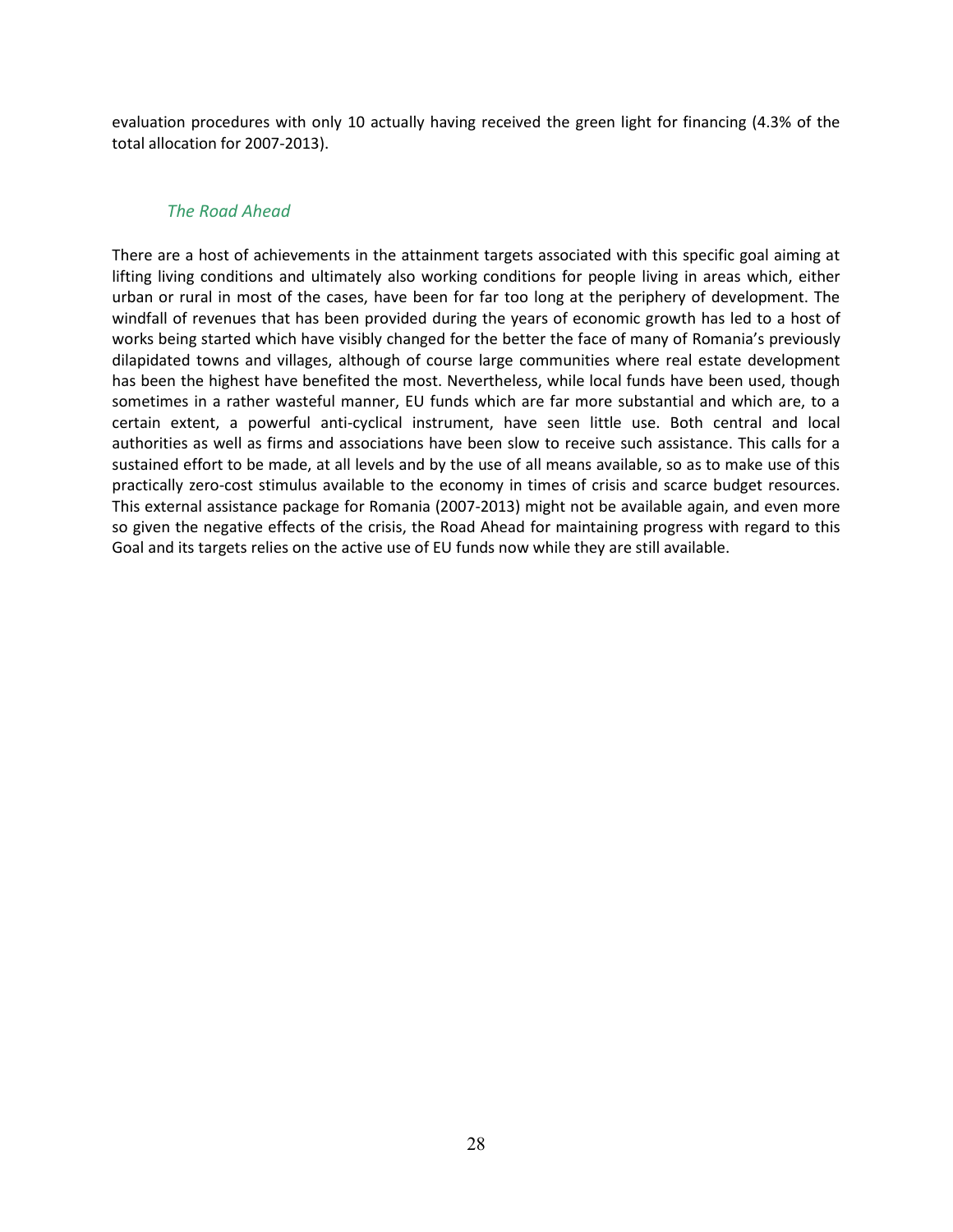# **Goal No.8 – Develop Global Partnerships for Development**

### *Target 1 – Contribute to international development goals and cooperation Status – On track*

The overriding objective of the Romanian ODA policy is contribution to the reduction of poverty in developing countries, in the wider context of global efforts towards achievement of the MDGs.

- Upon its accession to the EU in January 2007, Romania became official development assistance (ODA) donor and adhered to the EU collective ODA commitments (an ODA level of 0.33% of GDP by 2015), to Paris Declaration and to the European Development Consensus. The Romanian ODA represents a contribution, at international level, to the achievement of the MDGs.
- The institution responsible with the elaboration and coordination of the Romanian ODA policy, as an integral part of Romanian foreign policy, is the Ministry of Foreign Affairs (MFA). As an ODA donor, Romania is involved in partnerships on three levels:
	- with other donors (in the context of reaching collective EU ODA commitments and implementing joint ODA projects),
	- with international organizations involved in efforts toward the MDGs (UN, European Commission, OECD) and
	- with partner developing states, as beneficiaries of ODA.
- One successful example in this respect is that, following a Romanian initiative, the Republic of Moldova (one of Romania's priority ODA partners) was selected as a pilot beneficiary state for the implementation of a labour division exercise between EU donor states.
- Romania participated, together with all EU member states, in the preparation of the EU Common Position, adopted in June 2010, for the High Level MDG Plenary Meeting to be held in New York in September 2010, taking part and contributing to all relevant meetings organised in this regard: Council Groups, Foreign Affairs Council, thematic meetings regarding separate MDGs, EU Development Ministers meetings, European Council.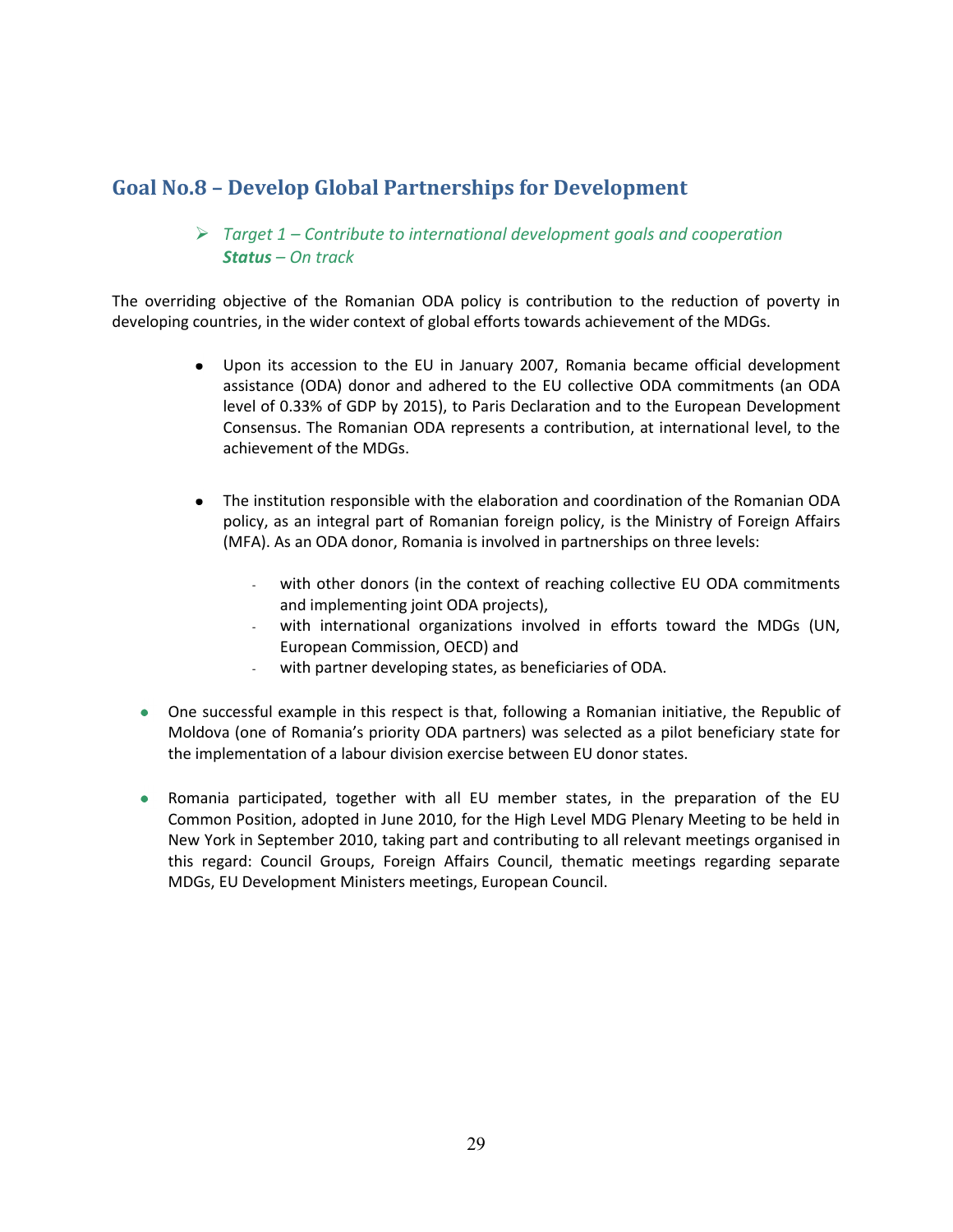*Target no.2 – In co-operation with the private sector make available the benefits of new technologies, especially information and communications (18) Status – Achieved8*

All the indicators<sup>9</sup> for this target demonstrate strong achievement. Indeed, Romania's advancement in the field of information and communication technologies are shared by both Government and private sector actors and have been recommended as a unique national accomplishment with potential to be shared through public and private intervention in other fields.

- The number of mobile subscribers increased from 2.8 mobile phones per 100 households in 2003 to 137.6 mobile phones per 100 households in 2009 (a penetration rate per 100 inhabitants of over 113% in 2009).
- On the alternative count of number of mobile subscriptions per 1,000 inhabitants, the rise was from  $\bullet$ 618 in 2005 to 1064 in 2007, marking therefore a 172% increase in the span of just two years.



#### **Chart no 8.1**

 $\overline{a}$ 

Source: National Institute of Statistics; Processed by Dr. Catalin Ghinararu, Adviser

Broadband penetration increased by 75% between 2007 and 2009 alone, from 1.51 million to 2.65 million connections. Calculated on these numbers the derived indicator of penetration rate per 100 inhabitants equates to 7.02 in 2007 to 12.32 in 2009 (75% increase), while the strictly per 100 households measure the rise is from 17.70 to 32.09 (81% increase) for the same two-year period.

 $8$  As no agency is currently reporting on these indicators we have chosen the solution above whereby all indicators are reported under the same "umbrella target".

 $9$  The data in this paragraph are taken from the National Institute of Statistics and from the National Agency for Information and Communication (some of the latter via unofficial channels).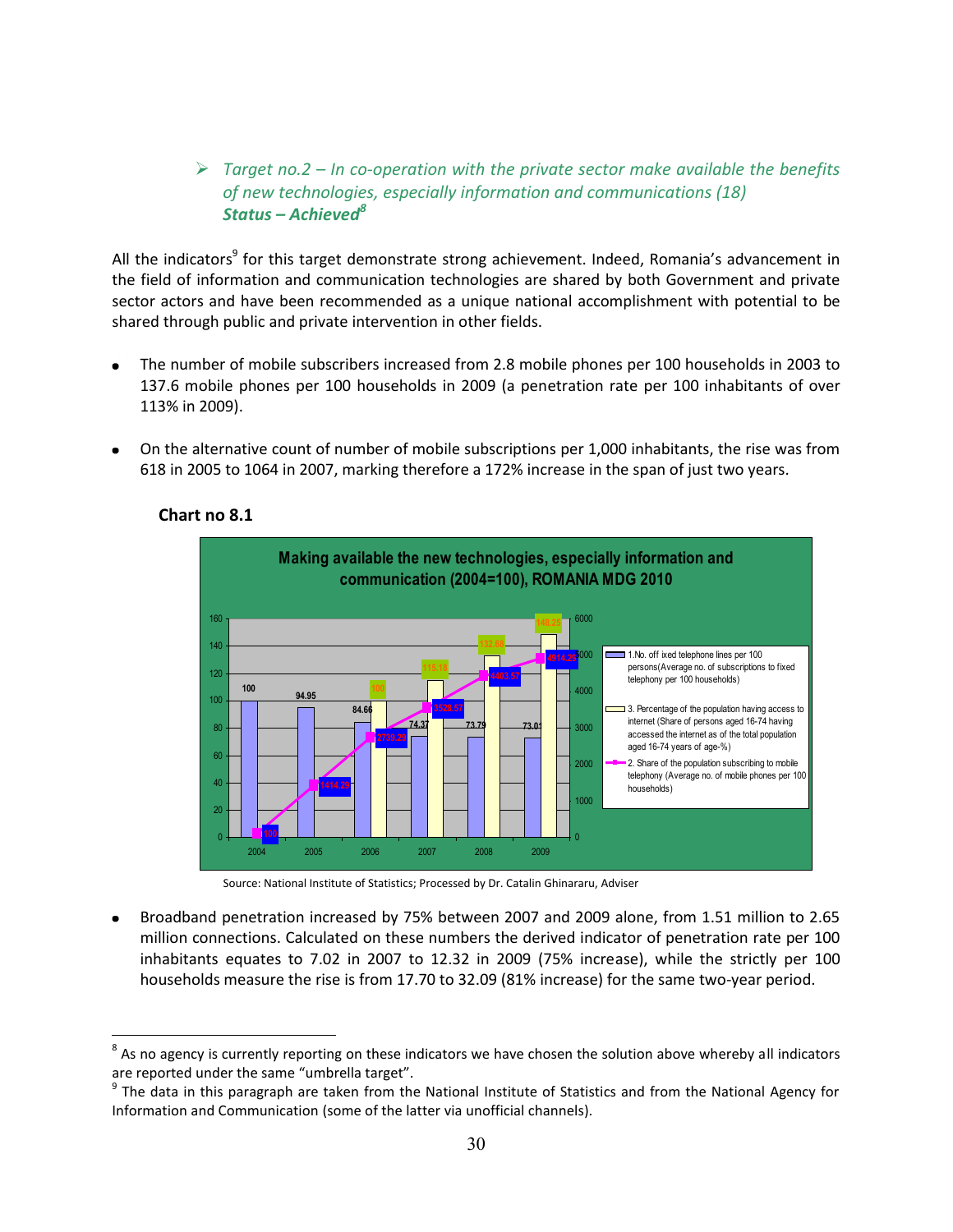- The share of individuals aged between 16 and 74 years having access to the Internet also increased from 25.7% in 2003 to 38.1% in 2009 marking a 48% rise in the number of users.
- In 2009 around 56% of households in urban areas had a personal computer, while in rural areas this was true of only around 23% of households. This, together with the fact that of the 31.5% of households in Romania having access to Internet, around 87% of these are located in urban areas, demonstrates a major bottleneck for rural development as access to information technology is paramount for progress in the world today.

#### *Policy Developments, Glance at EU Enablers*

Developing and creating the infrastructure for an information society has been an important development objective for successive Romanian Governments throughout the decade.

Problems remain however since the communication and information infrastructure while strongly penetrating urban areas where computers and the internet are already a commonality of daily life, rural areas, sometimes home to large concentrations of the poorly educated elderly remain on the fringes of the new world of information. It is for this reason that the Government has been stepping up its e-Government programs encouraging and making it compulsory for public administration to share all information of public use electronically while in the meantime investing in communication infrastructure.

The introduction of cost standards for all branches of public administration both at central and local level will give additional impetus to the e-Government initiative as one of the most-effective ways of cutting costs and improving the quality of their services.

#### *The Road Ahead*

As a new member state of the European Union, Romania has also taken seriously its new responsibilities as a donor state. Its accumulated experience both with regard to the planned-to-market economy transition, as well as with the complex yet beneficial process of European Integration are an important asset. This acquired knowledge is an asset for development that can be easily exported to international contexts experiencing or preparing to follow similar developmental paths. From this point of view, targeting its development assistance to the Republic of Moldova, with which it shares not only language but also history and culture, was a natural choice. At the same time, so as to encourage European Integration as well as to drive towards democracy in a region still haunted by frozen conflicts and bitter memories, Romania also placed a priority on Serbia in the Western Balkans, and Georgia in the Caucasus region. Using its own expertise to help others along the same road will not only help quicken the process but will also provide Romania with a renewed incentive to move its own country forward and to find resources to overcome the current crisis and make the most of the opportunities offered by its own European Integration.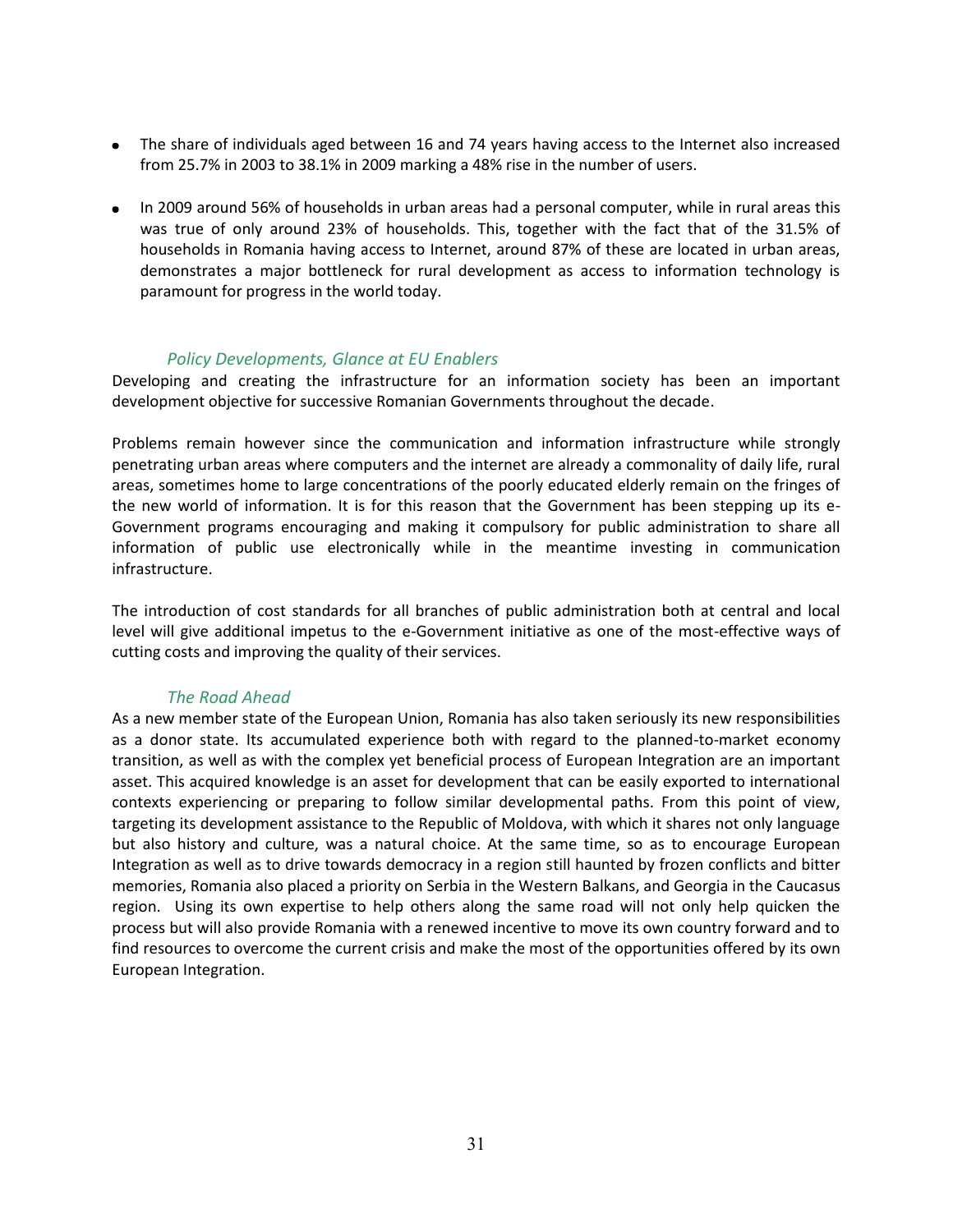# **Note on Sources**

Information and data in this Report come mainly from the source of the National Institute for Statistics of Romania (NIS). All date are validated data up top the year 2009. Data for 2010 were only used if they were either validated or given as provisional data by the NIS. In case statistical data were not available, administrative information and data coming from line ministries of the Romanian Government have been used. Insofar, only in the case where neither of these sources has been able to provide, other sources such as NGO or research data has been used, but these cases have been kept to a minimum.